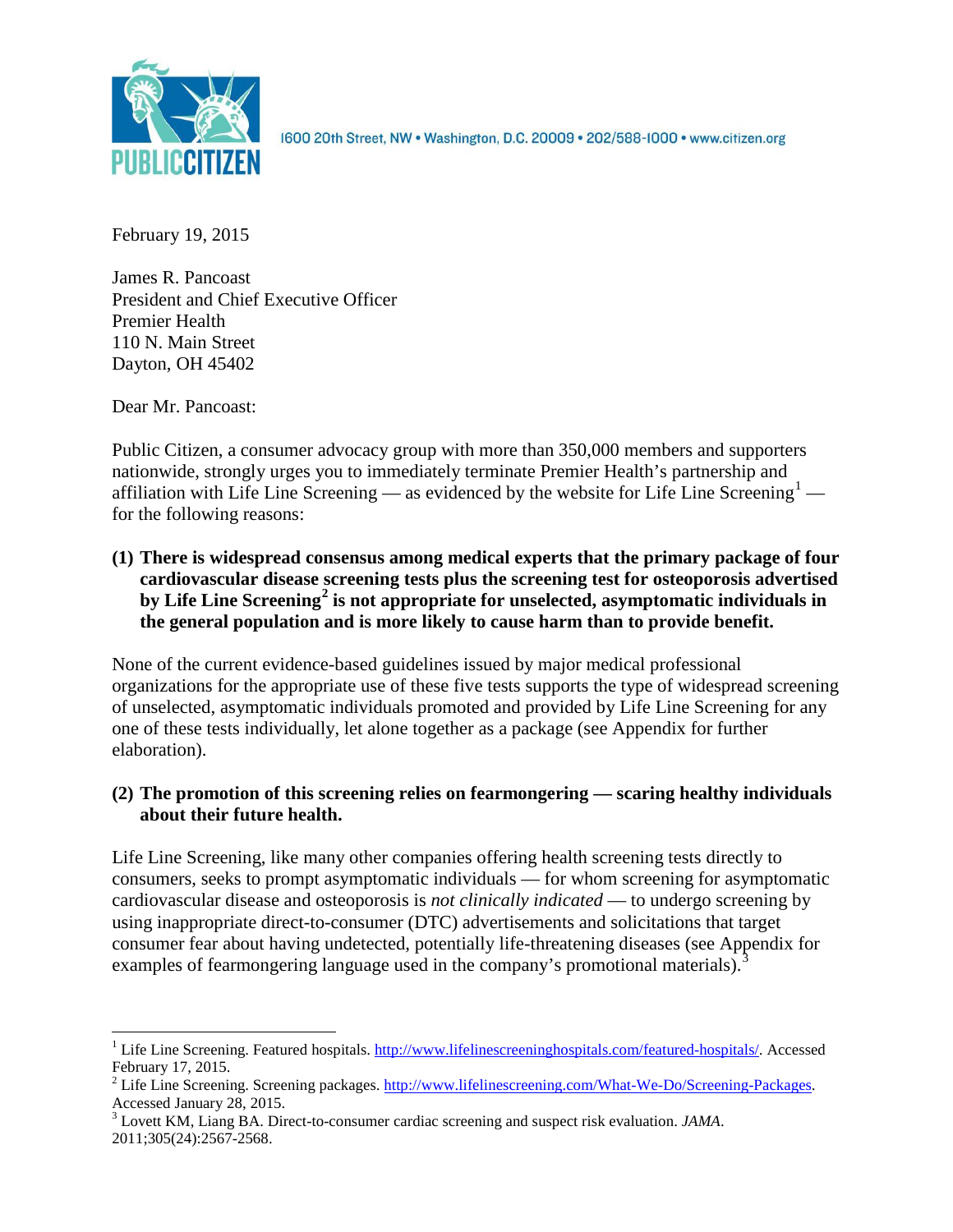### **(3) For many people, false-positive test results from this screening can lead to unfounded anxiety and additional unnecessary, risky, and costly diagnostic procedures and treatment interventions.**[4](#page-1-0),[5](#page-1-1)

Because this screening is performed broadly on *unselected, predominantly asymptomatic populations* (i.e., those not at significant risk), many people will have false**-**positive test results. False-positive results can cause unfounded anxiety and lead to additional diagnostic procedures and treatments, exposing screened individuals to additional risk of physical harm without providing offsetting benefits.

In addition to physical and psychological harms, false-positive results from medically inappropriate screening tests also cause financial harms to the people screened and to others. Unnecessary costs are borne *directly* by the screened patients/consumers for the initial screening and for some of the unnecessary follow-up testing and treatment interventions. Additionally, *indirect* cost to the broader insured population results from insurance companies passing on the costs of superfluous follow-up testing and treatment via increased premiums.

### **(4) Screening unselected, asymptomatic people will lead to** *overdiagnosis***, which occurs when individuals are diagnosed with conditions that will never cause symptoms or death.**

Some individuals undergoing inappropriate screening will have certain true-positive abnormal results, leading to the diagnosis of conditions that will never cause symptoms or death, a problem known as overdiagnosis.<sup>[6](#page-1-2)</sup> As with false-positive test results, overdiagnosis leads to unnecessary anxiety and unnecessary medical interventions. For example, imaging tests, such as the ultrasound cardiovascular disease screening tests offered by Life Line Screening, can detect abnormalities that for many people are minor and not destined to ever progress enough to cause symptoms or death; these people cannot benefit from treatment. In fact, they can only be harmed. When healthy people are systematically encouraged to get screened, overdiagnosis and the problems caused by it are made worse.<sup>[7](#page-1-3)</sup>

## **(5) The promotion and provision of this screening is** *unethical***.**

First, it is exploitative for Life Line Screening to profit from the promotion of medically nonbeneficial testing through the use of misleading advertisements and solicitations that play on people's fear. Second, this screening violates the ethical principles of beneficence (the duty to promote good and act in the best interest of the patient and the health of society) and nonmaleficence (the duty to do no harm to patients).<sup>[8](#page-1-4),[9](#page-1-5)</sup> Finally, direct-to-consumer promotional

<span id="page-1-4"></span>2012;157(10):747-748.

<span id="page-1-5"></span><span id="page-1-0"></span><sup>4</sup> Lovett KM, Liang BA. Direct-to-consumer cardiac screening and suspect risk evaluation. *JAMA*.

<span id="page-1-1"></span><sup>2011;305(24):2567-2568.</sup> <sup>5</sup> Perry S. Buyer beware on 'direct-to-consumer' health screenings. March 21, 2012. *MinnPost.*  [http://www.minnpost.com/second-opinion/2012/03/buyer-beware-direct-consumer-health-screenings.](http://www.minnpost.com/second-opinion/2012/03/buyer-beware-direct-consumer-health-screenings) Accessed January 14, 2015.

<span id="page-1-2"></span><sup>6</sup> Welch HG, Schwartz LM, Woloshin S. *Overdiagnosed: Making People Sick in the Pursuit of Health*. 1st ed. Boston, MA: Beacon Press; 2011: at *xiv*.<br><sup>7</sup> *Ibid*. Page 44.<br><sup>8</sup> Wallace EA, Schumann JH, Weinberger SE. Ethics of commercial screening tests. *Ann Intern Med*.

<span id="page-1-3"></span>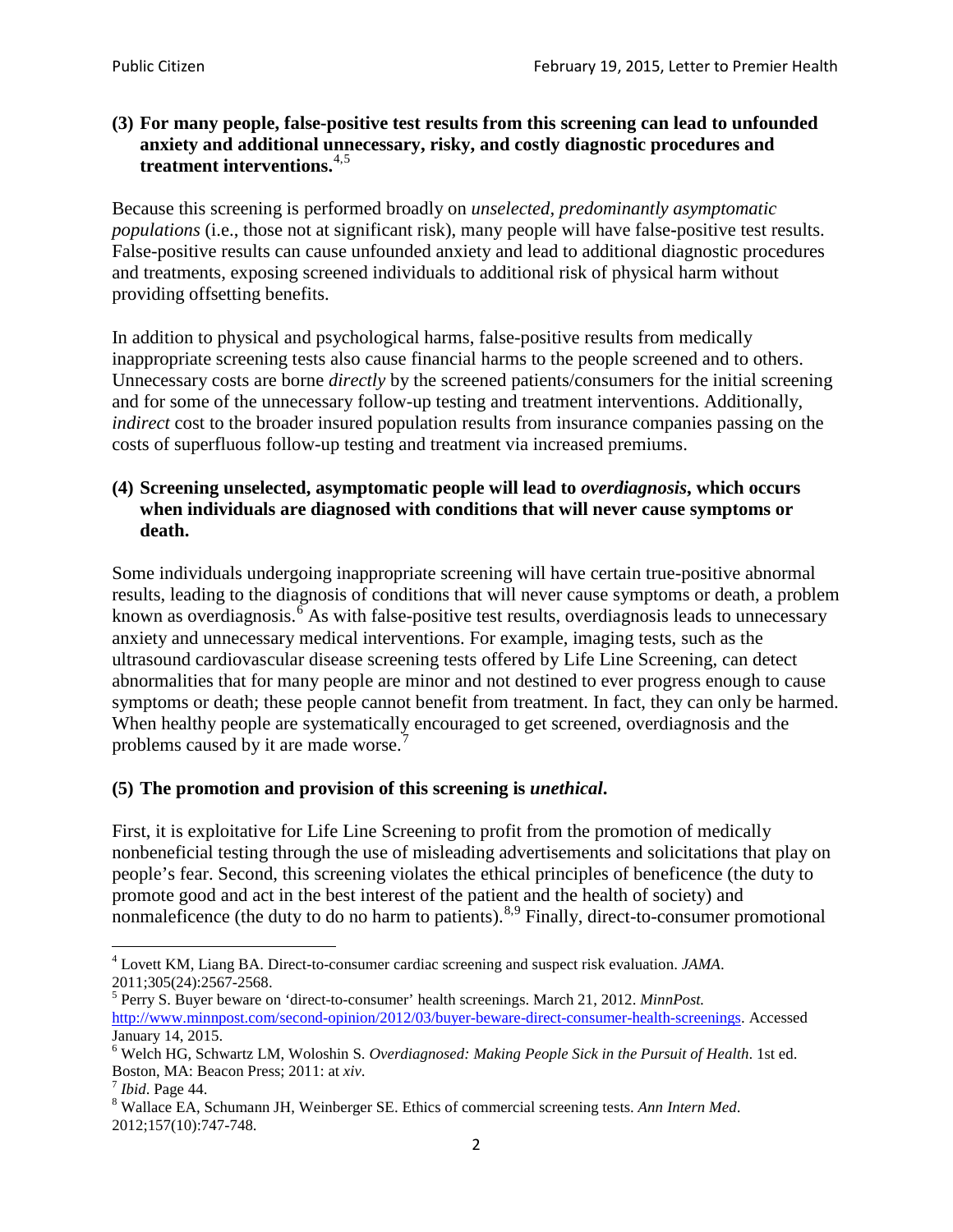materials for screening tests that fail to disclose published guidelines on recommended indications for these tests, as well as the risks of harm, violate the ethical principle of respect for persons and patient autonomy (the duty to protect and foster a patient's free, uncoerced choices). $\frac{10,11}{10,11}$  $\frac{10,11}{10,11}$  $\frac{10,11}{10,11}$  $\frac{10,11}{10,11}$ 

For these reasons, your institution's partnership with Life Line Screening does a great disservice to the community that you serve and adversely impacts public health more broadly. It is therefore imperative that your institution sever its relationship with Life Line Screening and refrain from endorsing the company's heavily promoted, nonselective, community**-**wide cardiovascular disease and osteoporosis screening programs.

Of note, many institutions like yours responded positively to similar requests from Public Citizen. In particular, on June 19, 2014, we wrote letters to 20 hospitals and medical institutions that had partnered with HealthFair, another company that inappropriately promotes similar direct-to-consumer cardiovascular disease screening tests, urging them to immediately sever their relationship with the company. [12](#page-2-2) Fifteen of the 20 institutions have informed either us or representatives of the news media that they have terminated or will be terminating their relationships with HealthFair. Public Citizen applauded these actions.

On August 11, 2014, the *Journal of the American Medical Association* published a Viewpoint article critical of hospital relationships with DTC disease screening companies.<sup>13</sup> The article co-authored by Erik Wallace, M.D., Associate Dean for the Colorado Springs Branch of the University of Colorado School of Medicine; John Schumann, M.D., Interim President, University of Oklahoma-Tulsa; and Steven Weinberger, M.D., Executive Vice President and Chief Executive Officer of the American College of Physicians, the pre**-**eminent national organization of internists — concluded as follows:

If the primary goal of hospitals and DTC screening companies is to improve the health of the populations they serve, then both entities should provide clear and convincing evidence of net benefit with the tests and treatments they offer. Given the controversy over the values and ethics of DTC screening companies and the services they offer, hospitals should clearly and publicly explain their relationships with DTC screening companies, given the lack of evidence to support mass vascular screenings. Hospitals also should justify such relationships transparently or, as Public Citizen suggests, sever such relationships.

Finally, we would also like to call to your attention the fact that on January 22, 2015, Public Citizen requested that the Federal Trade Commission investigate the advertising and promotional

<sup>&</sup>lt;sup>9</sup> Snyder L, American College of Physicians Ethics, Professionalism, and Human Rights Committee. American College of Physicians ethics manual. Sixth edition. Ann Intern Med. 2012;156(1):73-104.

<span id="page-2-0"></span><sup>&</sup>lt;sup>10</sup> Wallace EA, Schumann JH, Weinberger SE. Ethics of commercial screening tests. *Ann Intern Med*. 2012;157(10):747-748.

<span id="page-2-1"></span> $11$  Snyder L, American College of Physicians Ethics, Professionalism, and Human Rights Committee. American College of Physicians ethics manual: Sixth edition. *Ann Intern Med*. 2012;156(1):73-104.<br><sup>12</sup> Public Citizen. Letters to twenty hospitals and medical institutions asking them to end their partnerships with

<span id="page-2-2"></span>HealthFair. [http://www.citizen.org/hrg2206.](http://www.citizen.org/hrg2206) Accessed October 2, 2014.

<span id="page-2-3"></span><sup>13</sup> Wallace EA, Schumann JH, Weinberger SE. Hospital relationships with direct-to-consumer screening companies. *JAMA*. 2014;312(9):891-892. Published online August 11, 2014. doi:10.1001/jama.2014.9500.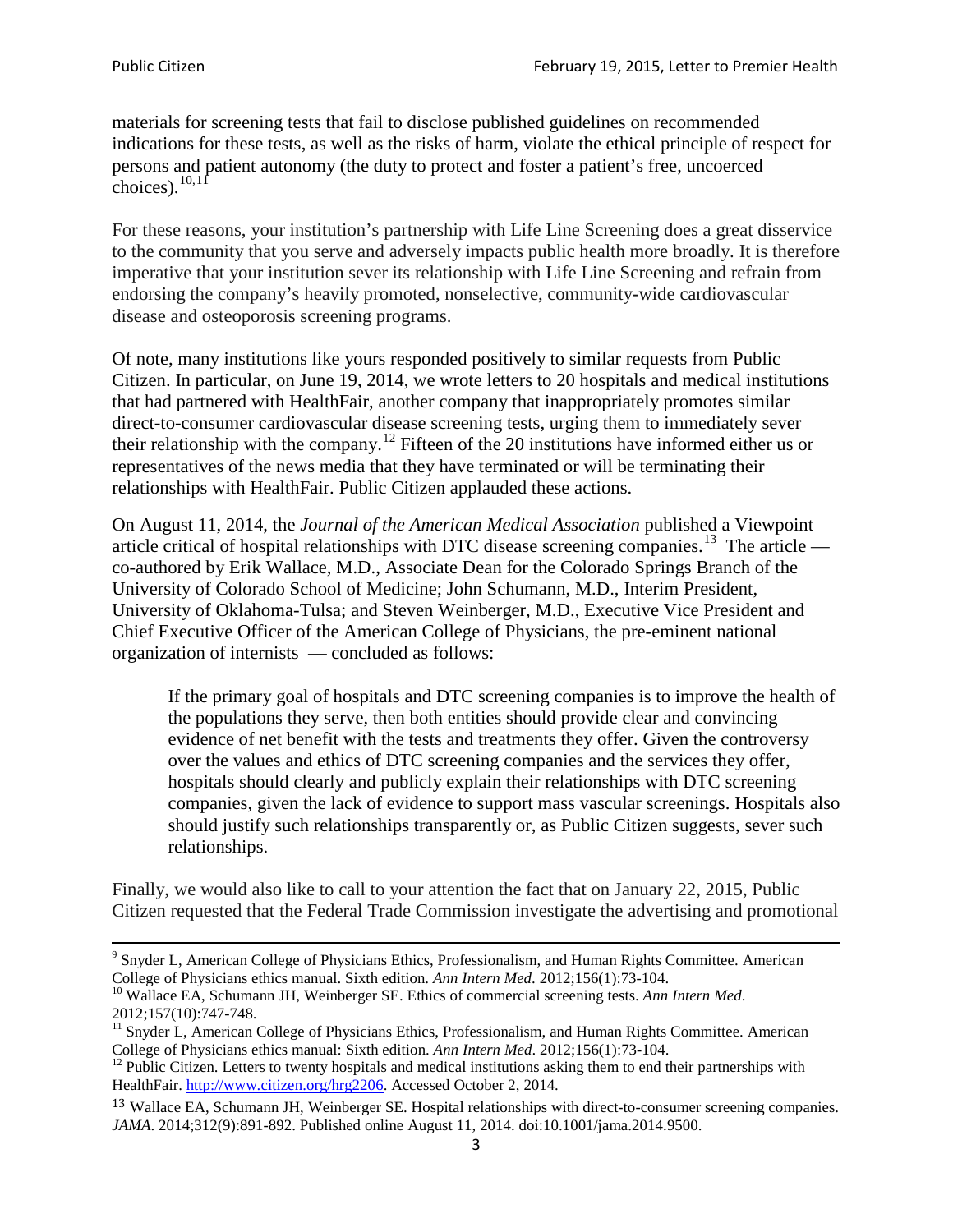activities of Life Line Screening. There is evidence that the company's advertising and promotional materials contain numerous statements that may be deceptive within the meaning of the Federal Trade Commission Act. These materials make unsubstantiated medical-benefit efficacy claims about Life Line Screening's primary cardiovascular disease and osteoporosis screening package, and they omit information material to consumers regarding the risks of adverse health-related outcomes and financial harms that may result from the screening.

Thank you for your prompt attention to this important patient safety and public health issue. Please contact us when you end your relationship with Life Line Screening.

Sincerely,

Vikram Krishnasamy, M.D., M.P.H. Researcher Public Citizen's Health Research Group

Michael Carome, M.D. **Director** Public Citizen's Health Research Group

Sidney M. Wolfe, M.D. Founder and Senior Adviser Public Citizen's Health Research Group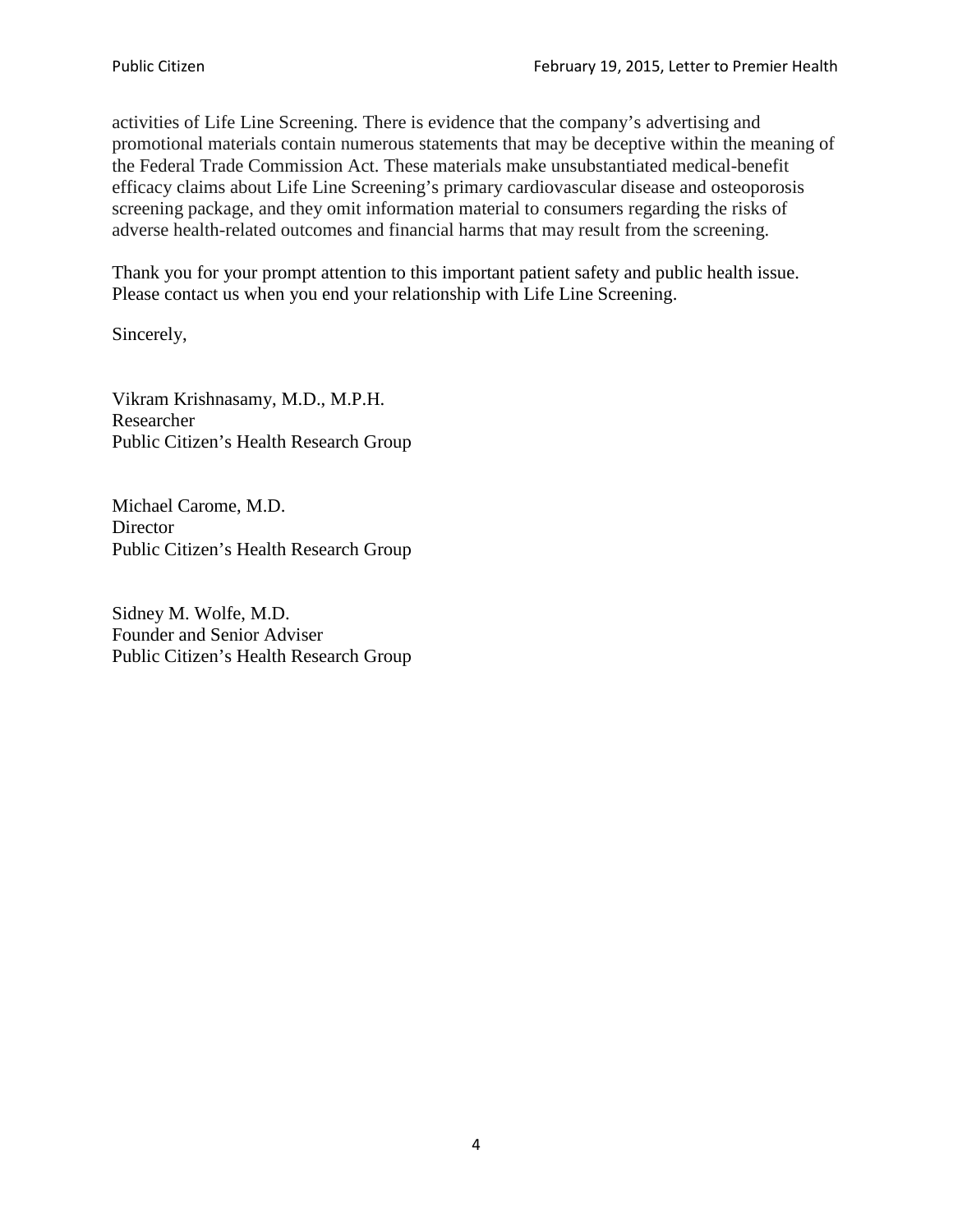## **Appendix**

## **Assessment of Cardiovascular Disease and Osteoporosis Screening Tests Offered by Life Line Screening**

Life Line Screening heavily promotes directly to consumers a package of four cardiovascular disease screening tests plus an osteoporosis risk assessment test.<sup>[14](#page-4-0),[15](#page-4-1)</sup> The four cardiovascular disease screening tests in the package are an electrocardiogram to screen for atrial fibrillation, a carotid artery ultrasound, an abdominal aortic aneurysm ultrasound, and a peripheral arterial disease test. The osteoporosis risk assessment test is an ultrasound of the heel bone to measure bone mass density.

Promotional materials describing these screening tests on the Life Line Screening website and in direct-to-consumer print solicitations mailed directly to people's homes misleadingly note the following:

Since our inception in 1993, we have screened nearly eight million people, and currently screen nearly one million people each year at over 16,000 screening events nationwide. Through this experience, we often identify serious health issues and **have helped save thousands of lives**. [16](#page-4-2) [Emphasis added]

"These screenings have **proven to be safe and accurate** in detecting your risks of stroke and vascular disease – so you and your doctor can do something about it before it's too late."<sup>[17](#page-4-3)</sup> [Emphasis added]

The Life Line Screening promotional materials recommend that adults over age 50 undergo these five screening tests annually:<sup>[18](#page-4-4),[19,](#page-4-5)[20,](#page-4-6)[21](#page-4-7),[22](#page-4-8)</sup>

Q. Who needs to be screened?

A. The answer is anyone over 50 who wants to be proactive about his or her health. …

<span id="page-4-0"></span><sup>&</sup>lt;sup>14</sup> Life Line Screening. Screening packages. [http://www.lifelinescreening.com/What-We-Do/Screening-Packages.](http://www.lifelinescreening.com/What-We-Do/Screening-Packages) AccessedJanuary 9, 2015.

<span id="page-4-1"></span><sup>&</sup>lt;sup>15</sup> Undated letter from Kevin DeWeese, Director of Clinical Operations, Life Line Screening, to a consumer.

Received November 2014.<br><sup>16</sup> Life Line Screening. Who we are. http://www.lifelinescreening.com/Who-We-Are. Accessed January 9, 2015.

<span id="page-4-3"></span><span id="page-4-2"></span><sup>&</sup>lt;sup>17</sup> Undated letter from Kevin DeWeese, Director of Clinical Operations, Life Line Screening, to a consumer. Received November 2014.

<span id="page-4-4"></span><sup>&</sup>lt;sup>18</sup> Life Line Screening. Atrial fibrillation screening. [http://www.lifelinescreening.com/What-We-Do/What-We-](http://www.lifelinescreening.com/What-We-Do/What-We-Screen-For/Atrial-Fibrillation)[Screen-For/Atrial-Fibrillation.](http://www.lifelinescreening.com/What-We-Do/What-We-Screen-For/Atrial-Fibrillation) Accessed January 9, 2015.

<sup>&</sup>lt;sup>19</sup> Life Line Screening. Carotid artery disease screening. [http://www.lifelinescreening.com/What-We-Do/What-We-](http://www.lifelinescreening.com/What-We-Do/What-We-Screen-For/Carotid-Artery-Disease)

<span id="page-4-6"></span><span id="page-4-5"></span>[Screen-For/Carotid-Artery-Disease.](http://www.lifelinescreening.com/What-We-Do/What-We-Screen-For/Carotid-Artery-Disease) Accessed January 9, 2015.<br><sup>20</sup> Life Line Screening. Abdominal aortic aneurysm screening.. http://www.lifelinescreening.com/What-We-Do/What-We-Do/What-We-Screen-For/Abdominal-Aortic-Aneury

<span id="page-4-7"></span><sup>&</sup>lt;sup>21</sup> Life Line Screening. Peripheral arterial disease screening. [http://www.lifelinescreening.com/What-We-Do/What-](http://www.lifelinescreening.com/What-We-Do/What-We-Screen-For/Peripheral-Arterial-Disease)

<span id="page-4-8"></span>[We-Screen-For/Peripheral-Arterial-Disease.](http://www.lifelinescreening.com/What-We-Do/What-We-Screen-For/Peripheral-Arterial-Disease) Accessed January 9, 2015.<br><sup>22</sup> Life Line Screening. Osteoporosis screening/bone density test. [http://www.lifelinescreening.com/What-We-](http://www.lifelinescreening.com/What-We-Do/What-We-Screen-For/Osteoporosis)[Do/What-We-Screen-For/Osteoporosis.](http://www.lifelinescreening.com/What-We-Do/What-We-Screen-For/Osteoporosis) Accessed January 9, 2015.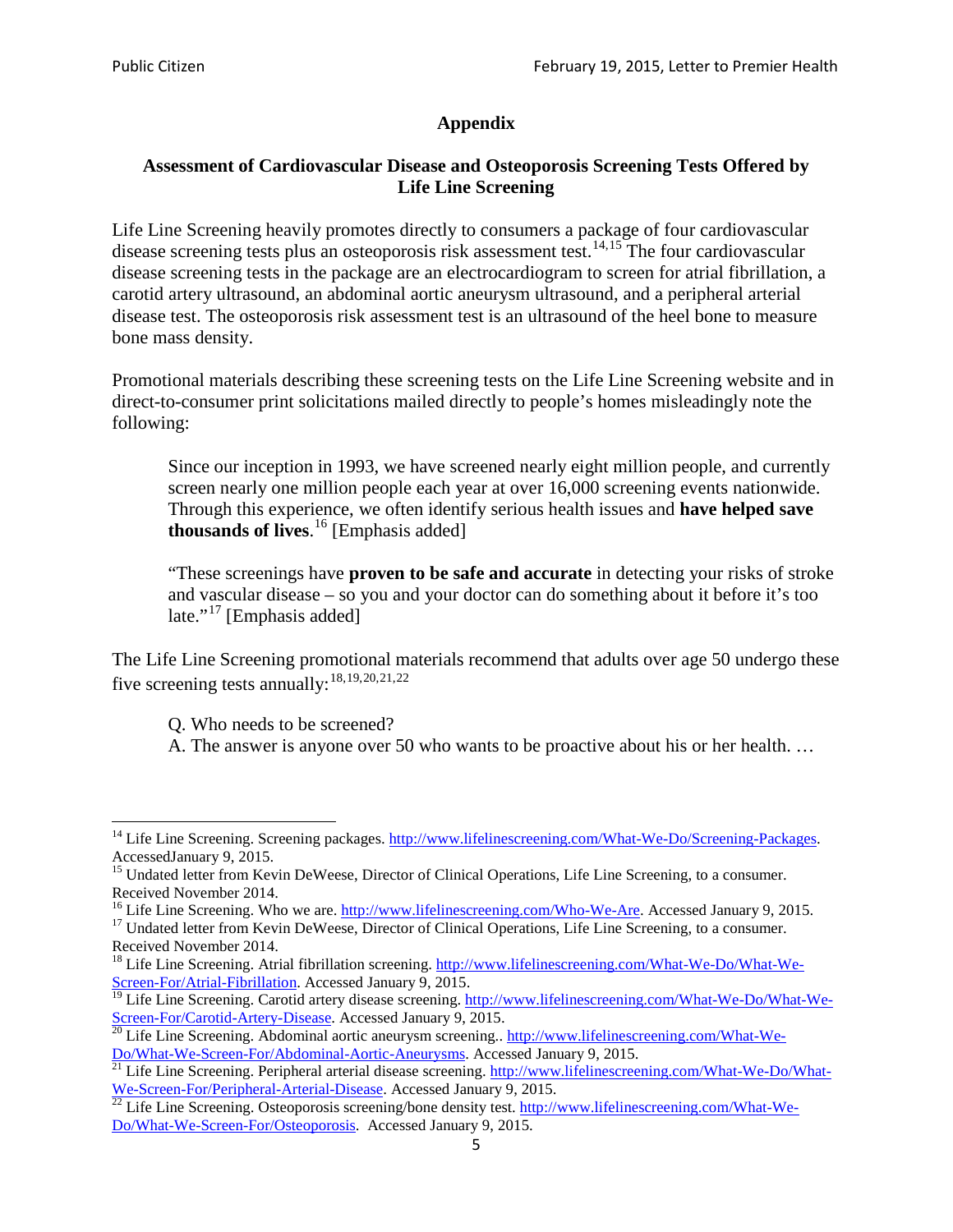However if you have a family history of stroke or heart disease, or if you have high risk factors such as being overweight, high cholesterol, smoking, or lack exercise you may wish to be screened, even if you are in your  $40^{\circ}$ s.<sup>[23](#page-5-0)</sup>

Life Line Screening's primary package is offered at a price of \$149, purportedly providing consumers a "savings of \$181."[24](#page-5-1)

Life Line Screening seeks to prompt asymptomatic individuals for whom screening for asymptomatic cardiovascular disease and osteoporosis is *not clinically indicated* to undergo screening by using inappropriate direct-to-consumer advertisements and solicitations that target consumer fear about having undetected, potentially life-threatening diseases.<sup>[25](#page-5-2)</sup> Examples of such statements found on Life Line Screening's website and print solicitation materials include the following:

- Website: "The absence of risk factors does **not** guarantee that a person will not die from a heart attack. In fact, 1 in 3 people who develop a myocardial infarction (MI) will not have any of the conventional risk factors, which include smoking, unhealthy diet, obesity, physical inactivity, high blood pressure, diabetes and raised lipids."[26](#page-5-3) [Emphasis in original]
- Website: "Similarly, **80% – 85% of strokes occur without warning in asymptomatic patients**, so they can only be significantly reduced by finding and treating the disease before it happens."<sup>[27](#page-5-4)</sup> [Emphasis added]
- Website: "Abdominal aortic aneurysms pose a threat because **they are usually silent until a medical emergency occurs**."[28](#page-5-5) [Emphasis added]
- Website: "**Aneurysms are a health risk because they can burst or rupture. A ruptured aneurysm can cause severe internal bleeding, which can lead to shock or even death.**"<sup>[29](#page-5-6)</sup> [Emphasis in original]
- Website: "Your carotid arteries are the two large blood vessels in your neck that supply blood to your brain. When these arteries become clogged with cholesterol, they become

<span id="page-5-0"></span><sup>&</sup>lt;sup>23</sup> Life Line Screening. Questions  $\&$  answers about Life Line Screening. Enclosure to undated letter from Kevin DeWeese, Director of Clinical Operations, Life Line Screening, to a consumer. Received November 2014.

<span id="page-5-1"></span><sup>&</sup>lt;sup>24</sup> Undated letter from Kevin DeWeese, Director of Clinical Operations, Life Line Screening, to a consumer. Received November 2014.

<span id="page-5-2"></span><sup>25</sup> Lovett KM, Liang BA. Direct-to-consumer cardiac screening and suspect risk evaluation. *JAMA*.  $2011;305(24):2567-2568$ .<br><sup>26</sup> Life Line Screening. The benefits of ultrasound screening in key cardiovascular disease areas.

<span id="page-5-3"></span>[http://www.lifelinescreeningresearch.com/the-benefits-of-ultrasound-screening/.](http://www.lifelinescreeningresearch.com/the-benefits-of-ultrasound-screening/) Accessed January 9, 2015.<br><sup>28</sup> Life Line Screening. Abdominal aortic aneurysm screening. http://www.lifelinescreening.com/What-We-<sup>28</sup>

<span id="page-5-5"></span><span id="page-5-4"></span>[Do/What-We-Screen-For/Abdominal-Aortic-Aneurysms.](http://www.lifelinescreening.com/What-We-Do/What-We-Screen-For/Abdominal-Aortic-Aneurysms) Accessed January 9, 2015. <sup>29</sup> Life Line Screening. Abdominal aortic aneurysm (AAA).

<span id="page-5-6"></span>[http://www.lifelinescreening.com/~/media/Files/US/pdfs/FactSheetAAAupdated.ashx.](http://www.lifelinescreening.com/~/media/Files/US/pdfs/FactSheetAAAupdated.ashx) Accessed January 9, 2015.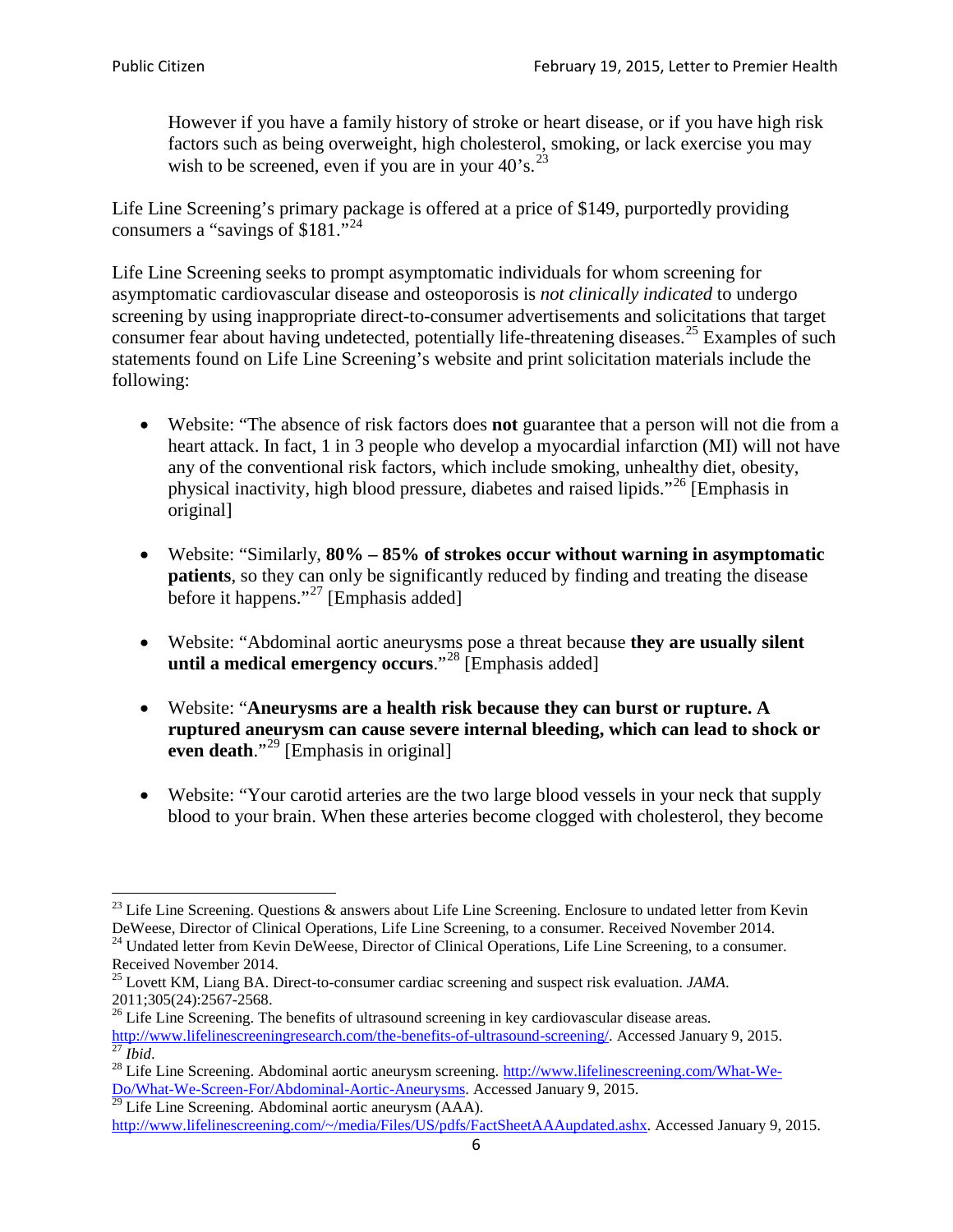**dangerously narrow**. **If a blood clot occurs in the carotid arteries, then blood cannot reach your brain and a stroke can result**. "<sup>[30](#page-6-0)</sup> [Emphasis added]

- Website: "A ruptured aortic aneurysm can cause massive internal bleeding and requires prompt emergency treatment to prevent death. **It is estimated that 80% of people with a ruptured aneurysm will die, and that many of these will die before being able to reach a hospital.**"<sup>[31](#page-6-1)</sup> [Emphasis added]
- Website: "As we age, bones begin to break down faster than new bone can be formed. Osteoporosis removes minerals from bones until they become so weak and brittle that they fracture very easily. Actions such as bending to pick up a newspaper, lifting a vacuum, or even coughing can cause a fracture. **Some fractures, such as hip fractures, may require hospitalization or major surgery, and may result in disability or even**  death."<sup>[32](#page-6-2)</sup> [Emphasis added]
- Direct-to-consumer letter: "These screenings have proven to be safe and accurate in detecting **your risks of stroke and vascular disease** – so you and your doctor **can do something about it before it's too late**."<sup>[33](#page-6-3)</sup> [Emphasis added]
- Direct-to-consumer letter: "The lifetime risk of stroke for middle-aged men and women is 1 in 5 for women and 1 in 6 for men, and **it takes a terrible toll on families**."[34](#page-6-4) [Emphasis added]
- Direct-to-consumer letter: "Life Line Screening has conducted nearly 8 million screenings, and customers sometimes tell us they feel the **screenings saved their lives**."[35](#page-6-5) [Emphasis added]
- Direct-to-consumer letter:  $36$  "What's inside your arteries?" [Emphasis in original]

As discussed below, a review of current evidence-based guidelines and relevant scientific literature fails to provide support for use of these five tests — individually or together as a package — for widespread screening of asymptomatic individuals in the general adult population over age 50 on a one-time basis, let alone annually. For many individuals, the risks of harm outweigh the benefits of the testing. Moreover, since the tests are not clinically indicated for most people being screened, and since many people will undergo additional unnecessary testing, these screenings are resulting in financial harm to many individuals.

<span id="page-6-0"></span><sup>&</sup>lt;sup>30</sup> Life Line Screening. Carotid artery disease screening. [http://www.lifelinescreening.com/What-We-Do/What-We-](http://www.lifelinescreening.com/What-We-Do/What-We-Screen-For/Carotid-Artery-Disease)[Screen-For/Carotid-Artery-Disease.](http://www.lifelinescreening.com/What-We-Do/What-We-Screen-For/Carotid-Artery-Disease) Accessed January 9, 2015.<br><sup>31</sup> *Ibid.* 32 Life Line Screening. Osteoporosis screening/bone density test. [http://www.lifelinescreening.com/What-We-](http://www.lifelinescreening.com/What-We-Do/What-We-Screen-For/Osteoporosis)

<span id="page-6-2"></span><span id="page-6-1"></span>[Do/What-We-Screen-For/Osteoporosis.](http://www.lifelinescreening.com/What-We-Do/What-We-Screen-For/Osteoporosis) Accessed January 9, 2015. <sup>33</sup> Undated letter from Kevin DeWeese, Director of Clinical Operations, Life Line Screening, to a consumer.

<span id="page-6-3"></span>Received November 2014.<br><sup>34</sup> Ibid.

<span id="page-6-4"></span>

<span id="page-6-5"></span><sup>34</sup> *Ibid*. 35 *Ibid*. 36 *Ibid*.

<span id="page-6-6"></span>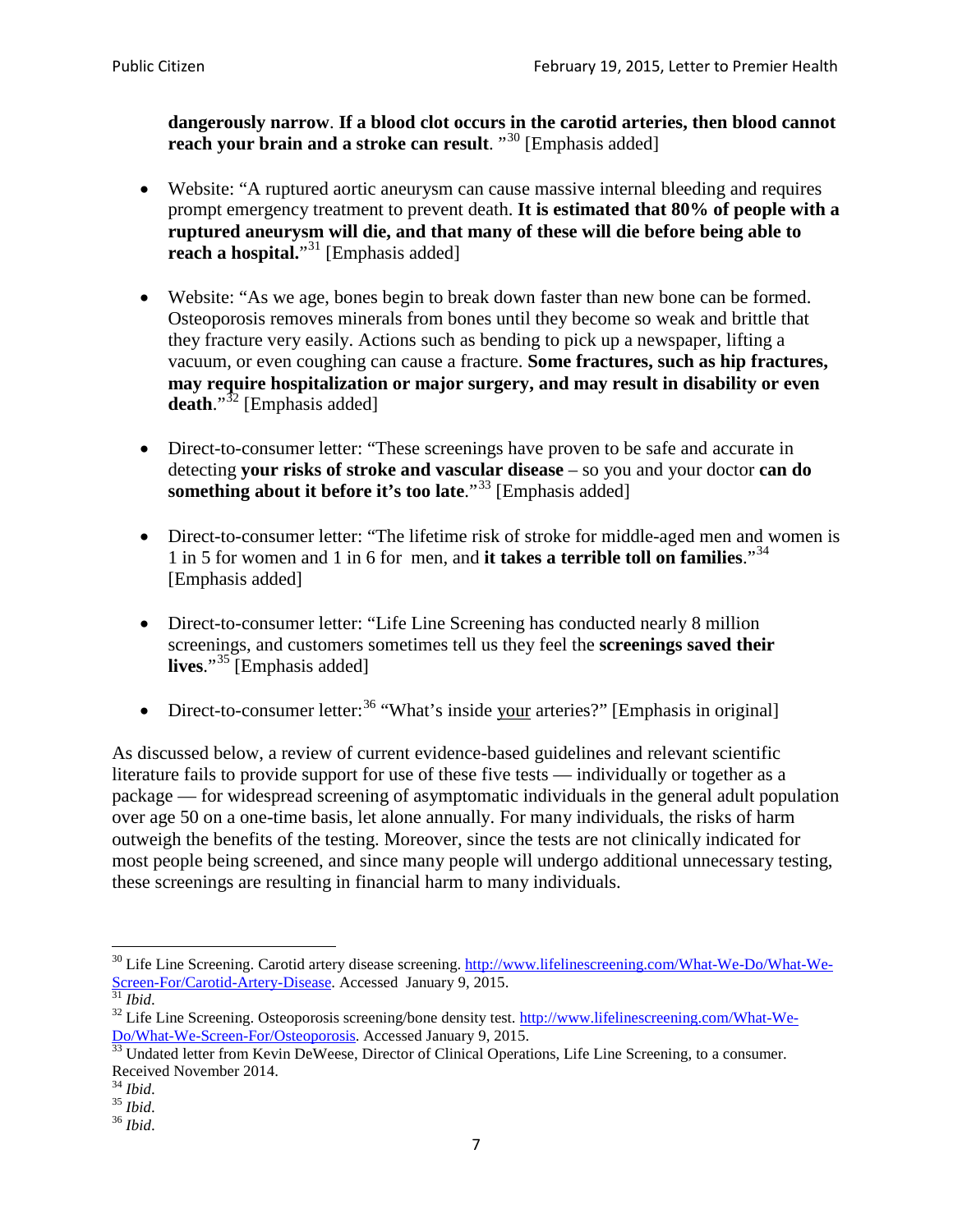Although the following screening tests sound appealing, each one either: (a) clinically benefits only appropriately selected high-risk groups of patients (rather than *all* adults over age 50); or (b) has not been scientifically proven to provide any clinically meaningful benefit to anyone. Widespread and indiscriminate use of these tests is likely to be harmful to large numbers of individuals in the general, asymptomatic population by yielding a significant number of falsepositive test results, leading to subsequent unnecessary diagnostic procedures and treatments, associated adverse effects of those procedures and treatments, and unwarranted anxiety in tested individuals. In addition, some individuals undergoing inappropriate screening will have truepositive abnormal results, but the abnormalities found will never cause symptoms or death, leading to overdiagnosis.

# **A. Atrial fibrillation screening with electrocardiogram (ECG):**

The Life Line Screening online promotional materials state:<sup>[37](#page-7-0)</sup>

Atrial Fibrillation is the most common type of heart arrhythmia (abnormal heartbeat). It occurs when the heart's upper chambers (the atria) beat irregularly or quiver. Without an effective heartbeat blood isn't pumped completely out of the atria, causing blood to pool and possibly clot. A clot can travel to other parts of the body, including the brain, where it may result in stroke.

Screening for Atrial Fibrillation

• A non-invasive procedure used to detect irregular heartbeat (a major risk factor for stroke), an Atrial Fibrillation screening is performed by attaching [ECG] electrodes above your wrists and ankles.

Who should have an atrial fibrillation screening?

• Anyone with risk factors for stroke, atrial fibrillation or carotid artery disease

How often should I get an atrial fibrillation screening?

• Annually

<span id="page-7-1"></span>However, we are not aware of any major medical professional organization that endorses widespread screening of asymptomatic patients younger than age 65 for atrial fibrillation. In addition, atrial fibrillation can be detected in most patients who have the condition simply by checking for an irregularly irregular pulse during a physical exam.

In 2011, the American Heart Association (AHA) and the American Stroke Association (ASA) jointly issued updated evidence-based guidelines for the primary prevention of stroke.<sup>[38](#page-7-1)</sup> The

<span id="page-7-0"></span><sup>&</sup>lt;sup>37</sup> Life Line Screening. Atrial fibrillation screening. [http://www.lifelinescreening.com/What-We-Do/What-We-](http://www.lifelinescreening.com/What-We-Do/What-We-Screen-For/Atrial-Fibrillation)[Screen-For/Atrial-Fibrillation.](http://www.lifelinescreening.com/What-We-Do/What-We-Screen-For/Atrial-Fibrillation) Accessed January 9, 2015.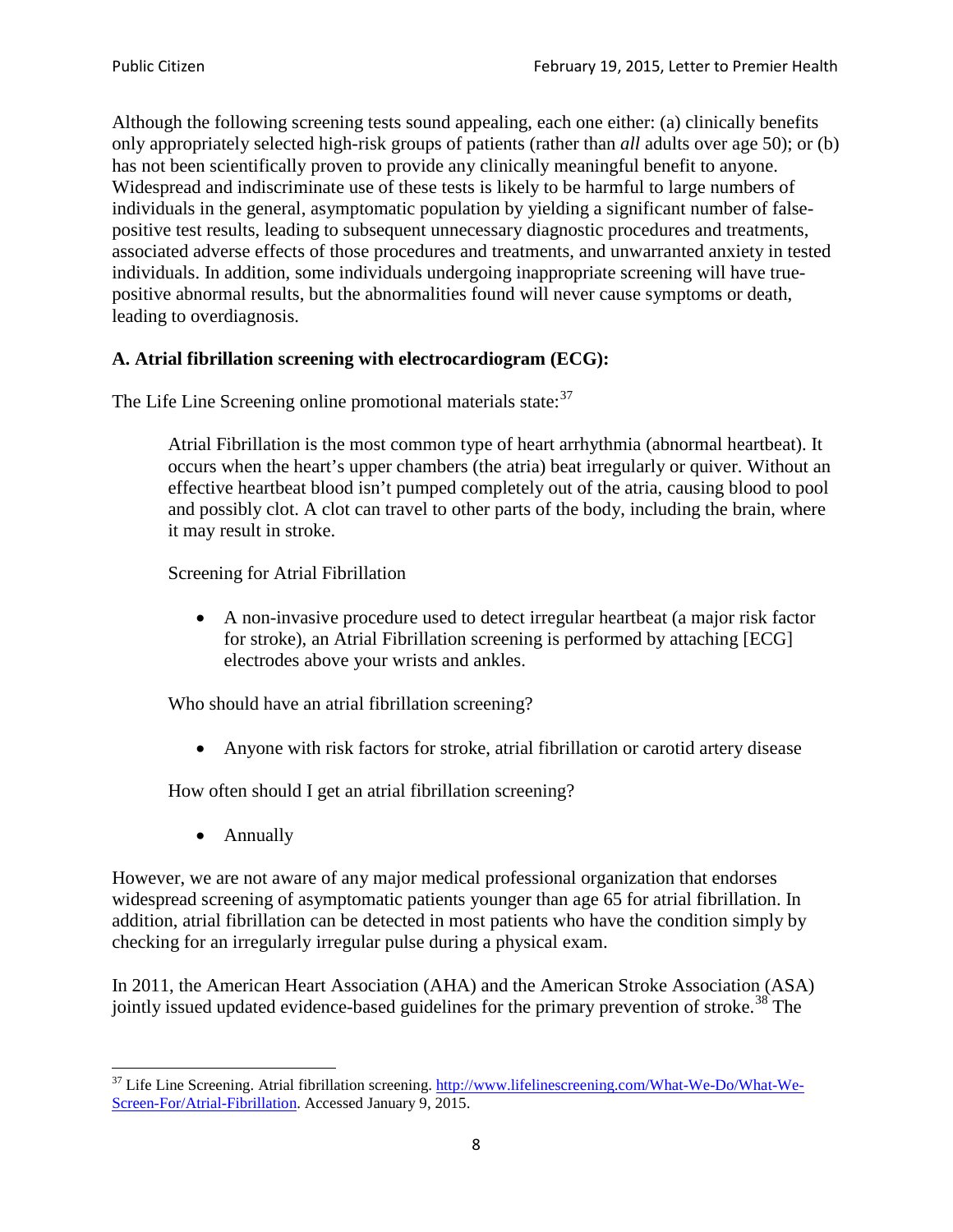American Academy of Neurology (AAN) affirmed the value of these guidelines. The 2011 AHA/ASA guidelines provided the following recommendation regarding screening for atrial fibrillation:

Active screening for atrial fibrillation in patients >65 years of age in primary care settings using pulse taking followed by an ECG as indicated can be useful.

In 2014, the AHA and the ASA issued updated evidence-based guidelines for the primary prevention of stroke.<sup>[39](#page-8-0)</sup> The AAN again affirmed the value of the updated guidelines, and the American Association of Neurological Surgeons, the Congress of Neurological Surgeons and the Preventive Cardiovascular Nurses Association endorsed them. The update provided the following recommendation regarding screening for atrial fibrillation:

Active screening for AF in the primary care setting in patients >65 years of age by pulse assessment followed by ECG as indicated can be useful.

In 2010 and 2012, the European Society of Cardiology issued evidence-based guidelines that similarly recommended that patients ages 65 and older be screened for atrial fibrillation by their primary health care providers by checking the pulse, followed by an ECG in case of  $irregularity.<sup>40,41</sup>$  $irregularity.<sup>40,41</sup>$  $irregularity.<sup>40,41</sup>$  $irregularity.<sup>40,41</sup>$ 

# **B. Stroke/Carotid Artery Ultrasound:**

The Life Line Screening online promotional materials state:<sup>[42](#page-8-3)</sup>

Your carotid arteries are the two large blood vessels in your neck that supply blood to your brain. When these arteries become clogged with cholesterol, they become dangerously narrow. If a blood clot occurs in the carotid arteries, then blood cannot reach your brain and a stroke can result. …

<sup>&</sup>lt;sup>38</sup> Goldstein LB, Bushnell CD, Adams RJ, et al. Guidelines for the primary prevention of stroke: A guideline for healthcare professionals from the American Heart Association/American Stroke Association. *Stroke*.

<sup>2011;42(2):517-584.</sup> [see page 1 for title, authors, ANA affirmation; see page 21 for recommendation]

<span id="page-8-0"></span> $\frac{2011,42(2)(317,601)}{39}$  Meschia JF, Bushnell C, Goden-Albala B, et al. Guidelines for the primary prevention of stroke: A statement for healthcare professionals from the American Heart Association/American Stroke Association. *Stroke*.

<sup>2014;45(12):3754-3832.</sup> [see page 1 for title, authors, ANA affirmation and other endorsements; see page 24 for recommendation]

<span id="page-8-1"></span><sup>40</sup> Camm AJ, Kirchhof P, Lip GYH, et al. Guidelines for the management of atrial fibrillation: The Task Force for the Management of Atrial Fibrillation of the European Society of Cardiology (ESC). *Eur Heart J*. 2010;31:2369- 2429. [See page 50]

<span id="page-8-2"></span><sup>41</sup> Camm AJ, Lip GYH, De Caterina R, et al. 2012 focused update of the ESC Guidelines for the management of atrial fibrillation: An update of the 2010 ESC Guidelines for the management of atrial fibrillation. *Eur Heart J*.

<span id="page-8-3"></span><sup>2012;33(21):2719-2747. [</sup>See page 2723]<br><sup>42</sup> Life Line Screening. Carotid artery disease screening. [http://www.lifelinescreening.com/What-We-Do/What-We-](http://www.lifelinescreening.com/What-We-Do/What-We-Screen-For/Carotid-Artery-Disease)[Screen-For/Carotid-Artery-Disease.](http://www.lifelinescreening.com/What-We-Do/What-We-Screen-For/Carotid-Artery-Disease) Accessed January 9, 2015.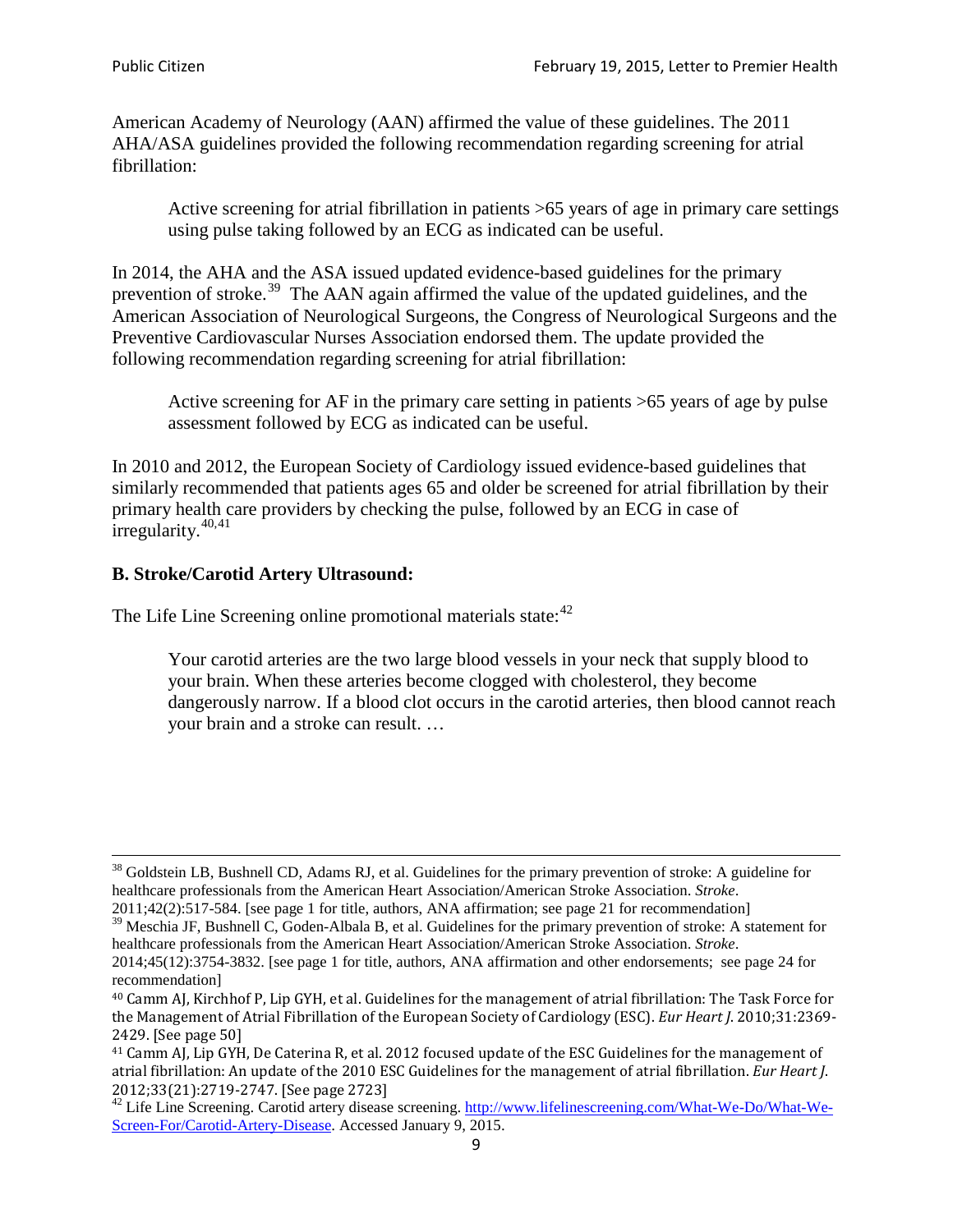Carotid Artery Disease (Plaque) Screening

• Simple, painless and non-invasive, this screening uses cutting-edge Doppler color flow ultrasound technology to create images of the carotid arteries while also measuring blood flow through them.

Who should have a carotid artery screening?

- Anyone over age 50
- Anyone over age 40 with risk factors

How often should I get a carotid artery screening?

• Annually

However, several major medical professional organizations affirmatively recommend *against* indiscriminate screening with carotid artery ultrasounds in low-risk, asymptomatic individuals, and we are not aware of any major medical professional organization that endorses such screening.

Good evidence indicates that although stroke is a leading cause of death and disability in the United States, a relatively small proportion of all disabling, unheralded strokes are due to carotid artery disease. Studies also suggest that only about 1 percent of the general population older than 65 has severe carotid artery stenosis (60 to 90 percent narrowing).<sup>[43](#page-9-0)</sup> Carotid artery stenosis is more prevalent in older adults, smokers, those with hypertension and those with heart disease; unfortunately, research has not found any single risk factor or clinically useful risk stratification tool that can reliably and accurately distinguish people who have clinically important carotid artery stenosis from those who do not.<sup>[44](#page-9-1)</sup>

In 2006, the AHA and the ASA issued a series of evidence-based guidelines for the primary prevention of stroke.[45](#page-9-2) The value of the guidelines was affirmed by the AAN. Although the guidelines did not include a specific recommendation about screening the general population for asymptomatic carotid stenosis, they did state the following:

Although highly selected patients may benefit, screening of general populations for asymptomatic carotid stenosis is unlikely to be cost-effective. The cost-effectiveness of even a one-time screening approach would be highly dependent on the ability to identify a group of persons with a high pretest likelihood of having high-grade asymptomatic disease, the availability of a screening test with a very high sensitivity and specificity when used on a side-scale basis, and very low perioperative complication rates.

<span id="page-9-0"></span> $^{43}$  U.S. Preventive Services Task Force. Screening for carotid artery stenosis: U.S. Preventive Services Task Force recommendation statement. Ann Intern Med. 2007;147(12):854-859.

<span id="page-9-2"></span><span id="page-9-1"></span><sup>&</sup>lt;sup>44</sup> *Ibid*. <sup>45</sup> Goldstein LB, Adams R, Alberts MJ, et al. Primary prevention of ischemic stroke: A guideline from the American <sup>45</sup> Goldstein LB, Adams R, Alberts MJ, et al. Primary prevention of ischemic stroke: A guide Heart Association/American Stroke Association Stroke Council. *Stroke*. 2006;37(6):1583-633.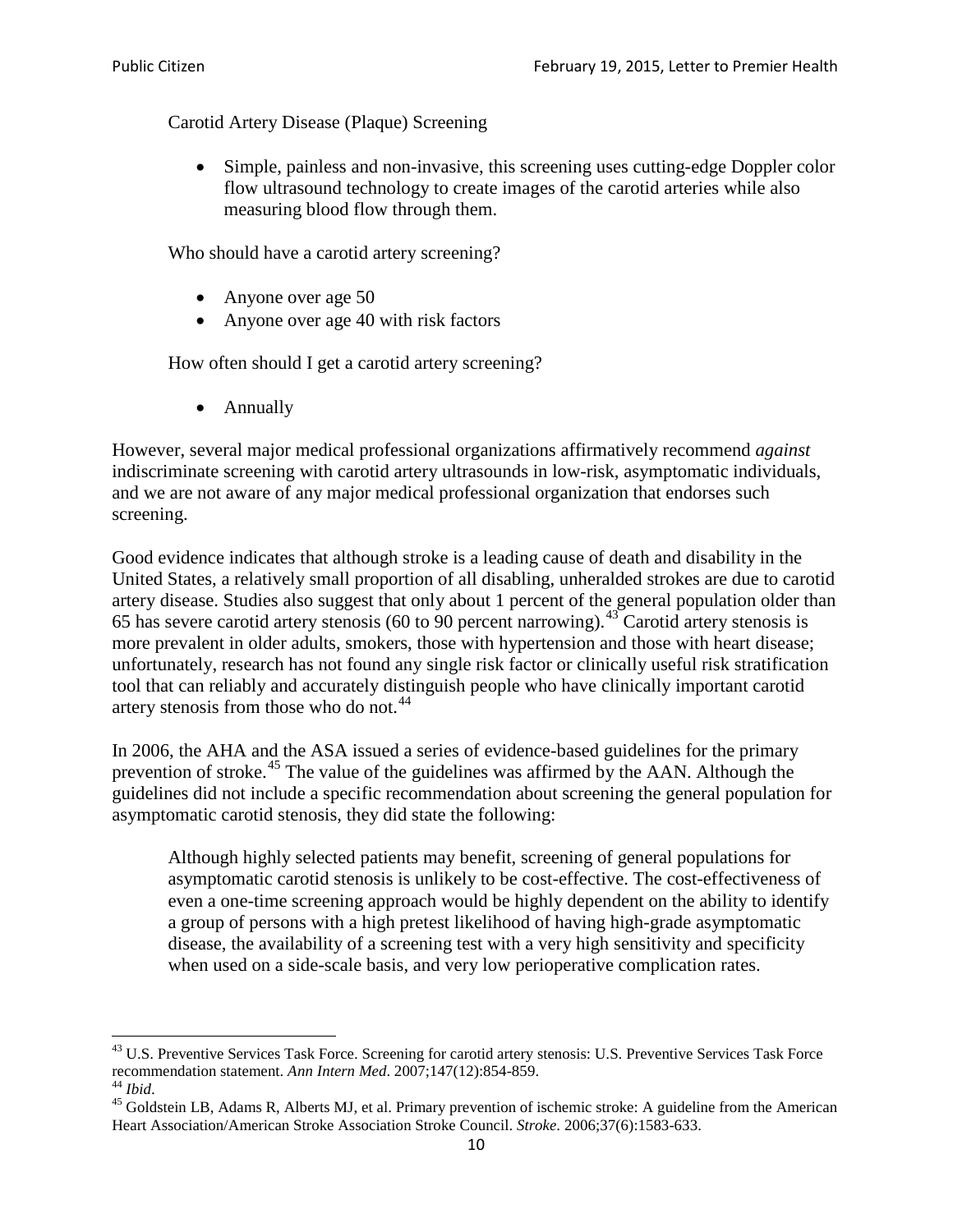These conditions for cost-effective screening are not met for carotid artery ultrasound screening of asymptomatic individuals in the general population, as discussed below.

In 2011, the AHA and the ASA issued updated guidelines for the primary prevention of stroke, the value of which was again affirmed by the  $AAN<sup>46</sup>$  $AAN<sup>46</sup>$  $AAN<sup>46</sup>$ . The updated guidelines stated the following:

Population screening for asymptomatic carotid artery stenosis is not recommended.

In 2014, the AHA and the ASA issued updated guidelines for the primary prevention of stroke.<sup>47</sup> The AAN again affirmed the value of the updated guidelines, and the American Association of Neurological Surgeons, the Congress of Neurological Surgeons, and the Preventive Cardiovascular Nurses Association endorsed them. The updated guidelines stated the following:

Screening low-risk populations for asymptomatic carotid artery stenosis is not recommended.

In 2007, the U.S. Preventive Services Task Force (USPSTF) issued an evidence-based grade D recommendation *against* screening for asymptomatic carotid artery stenosis in the general population.[48](#page-10-2) In making this a grade D recommendation, the USPSTF concluded with moderate certainty that for individuals with asymptomatic carotid artery stenosis, the benefits of screening do not outweigh the harms. It noted, in particular, the following:

#### **Importance**

Good evidence indicates that although stroke is a leading cause of death and disability in the United States, a relatively small proportion of all disabling, unheralded strokes is due to [carotid artery stenosis].

#### **Detection**

The most feasible screening test for severe [carotid artery stenosis] (for example, 60% to 99% stenosis) is duplex ultrasonography. Good evidence indicates that this test has moderate sensitivity and specificity and yields many false-positive results. A positive result on duplex ultrasonography is often confirmed by digital subtraction angiography, which is more accurate but can cause serious adverse events. Noninvasive confirmatory tests, such as magnetic resonance angiography, involve some inaccuracy. Given these facts, some people with false-positive test results may receive unnecessary invasive carotid endarterectomy surgery.

<span id="page-10-0"></span><sup>&</sup>lt;sup>46</sup> Goldstein LB, Bushnell CD, Adams RJ, et al. Guidelines for the primary prevention of stroke: A guideline for healthcare professionals from the American Heart Association/American Stroke Association. *Stroke*.<br>2011;42(2):517-584. [see page 1 for title, authors, ANA affirmation; see page 25 for recommendation]

<span id="page-10-1"></span><sup>&</sup>lt;sup>47</sup> Meschia JF, Bushnell C, Goden-Albala B, et al. Guidelines for the primary prevention of stroke: A statement for healthcare professionals from the American Heart Association/American Stroke Association. *Stroke*. 2014;45(12):3754-3832. [see page 1 for title, authors, ANA affirmation and other endorsements; see page 30 for

recommendation]

<span id="page-10-2"></span><sup>&</sup>lt;sup>48</sup> U.S. Preventive Services Task Force. Screening for carotid artery stenosis: U.S. Preventive Services Task Force recommendation statement. *Ann Intern Med*. 2007;147(12):854-9.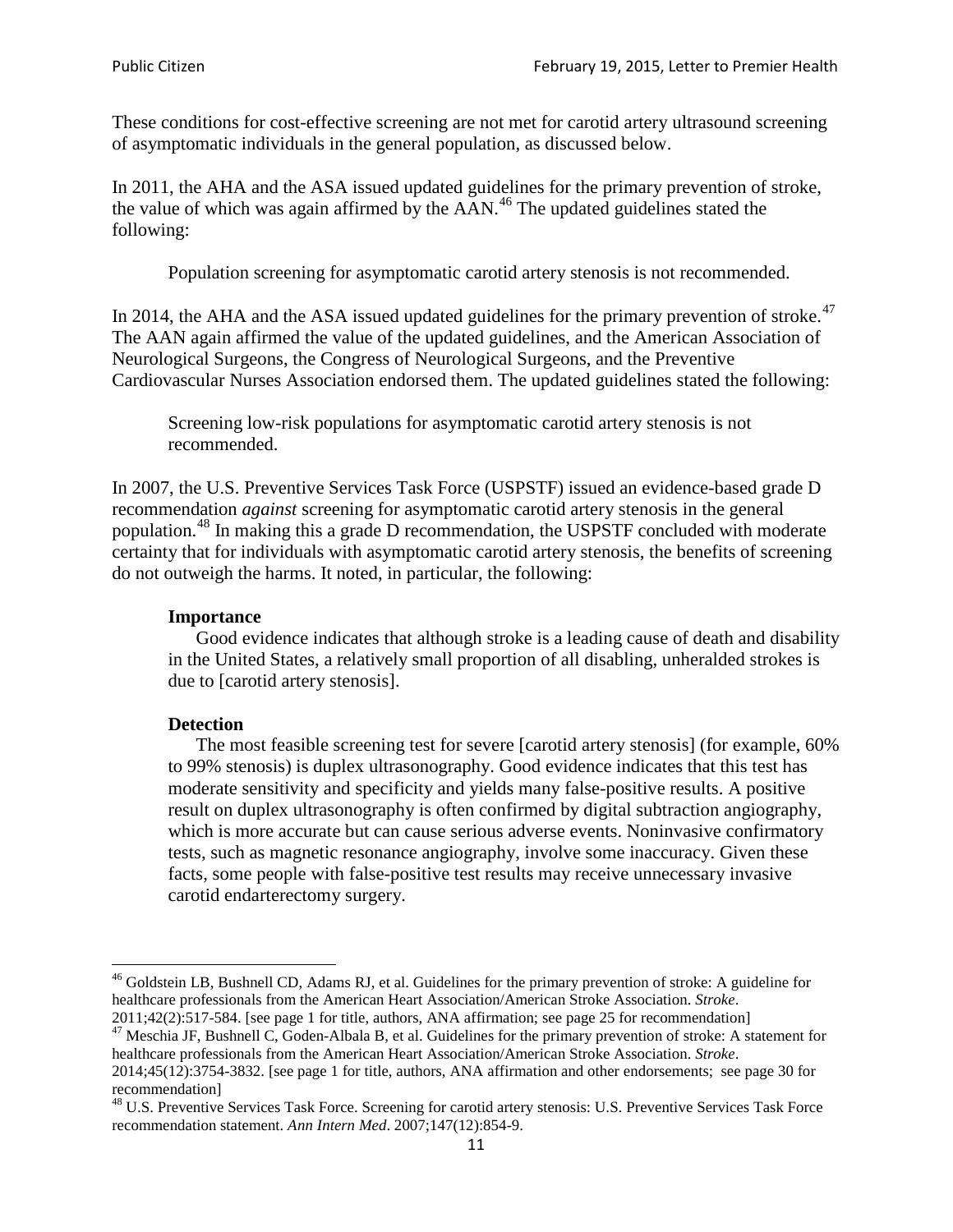### **Benefits of Detection and Early Intervention**

Good evidence indicates that in selected, high-risk trial participants with asymptomatic severe [carotid artery stenosis], carotid endarterectomy by selected surgeons reduces the 5-year absolute incidence of all strokes or perioperative death by approximately 5%. These benefits would be less among asymptomatic people in the general population. For the general primary care population, the benefits are judged to be no greater than small.

### **Harms of Detection and Early Intervention**

Good evidence indicates that both the testing strategy and the treatment with carotid endarterectomy can cause harms. A testing strategy that includes angiography will itself cause some strokes. A testing strategy that does not include angiography will cause some strokes by leading to carotid endarterectomy in people who do not have severe [carotid artery stenosis]. In excellent centers, carotid endarterectomy is associated with a 30-day stroke or mortality rate of about 3%; some areas have higher rates. These harms are judged to be no less than small.

In July 2014, the USPSTF issued an updated recommendation against screening for asymptomatic carotid artery stenosis in the general population.<sup>[49](#page-11-0)</sup> In reaffirming its prior recommendation, the USPSTF concluded with moderate certainty that the harms of screening for asymptomatic carotid artery stenosis outweigh the benefits. The USPSTF presented the following updated rationale: $50$ 

#### **Importance**

Stroke is a leading cause of death and disability in the United States. Although asymptomatic carotid artery stenosis is a risk factor for stroke, it causes a relatively small proportion of strokes.

#### **Detection**

The most feasible screening test for carotid artery stenosis (defined as 60% to 99% stenosis) is ultrasonography. Although adequate evidence indicates that this test has high sensitivity and specificity, in practice, ultrasonography yields many false-positive results in the general population, which has a low prevalence of carotid artery stenosis (approximately 0.5% to 1%). There are no externally validated, reliable tools that can determine who is at increased risk for carotid artery stenosis or for stroke when carotid artery stenosis is present. Adequate evidence indicates that the accuracy of screening by auscultation of the neck is poor.

## **Benefits of Detection and Early Intervention**

There is no direct evidence on the benefits of screening for carotid artery stenosis. Adequate evidence indicates that in selected trial participants with asymptomatic carotid artery stenosis, carotid endarterectomy (CEA) performed by selected surgeons reduces the absolute incidence of all strokes or perioperative death by approximately 3.5%

<span id="page-11-0"></span><sup>&</sup>lt;sup>49</sup> LeFevre on behalf of the U.S. Preventive Services Task Force. Screening for asymptomatic carotid artery stenosis: U.S. Preventive Services Task Force Recommendation Statement. *Ann Intern Med*. Published online July 8, 2014. doi:10.7326/M14-1333. <sup>50</sup> *Ibid*.

<span id="page-11-1"></span>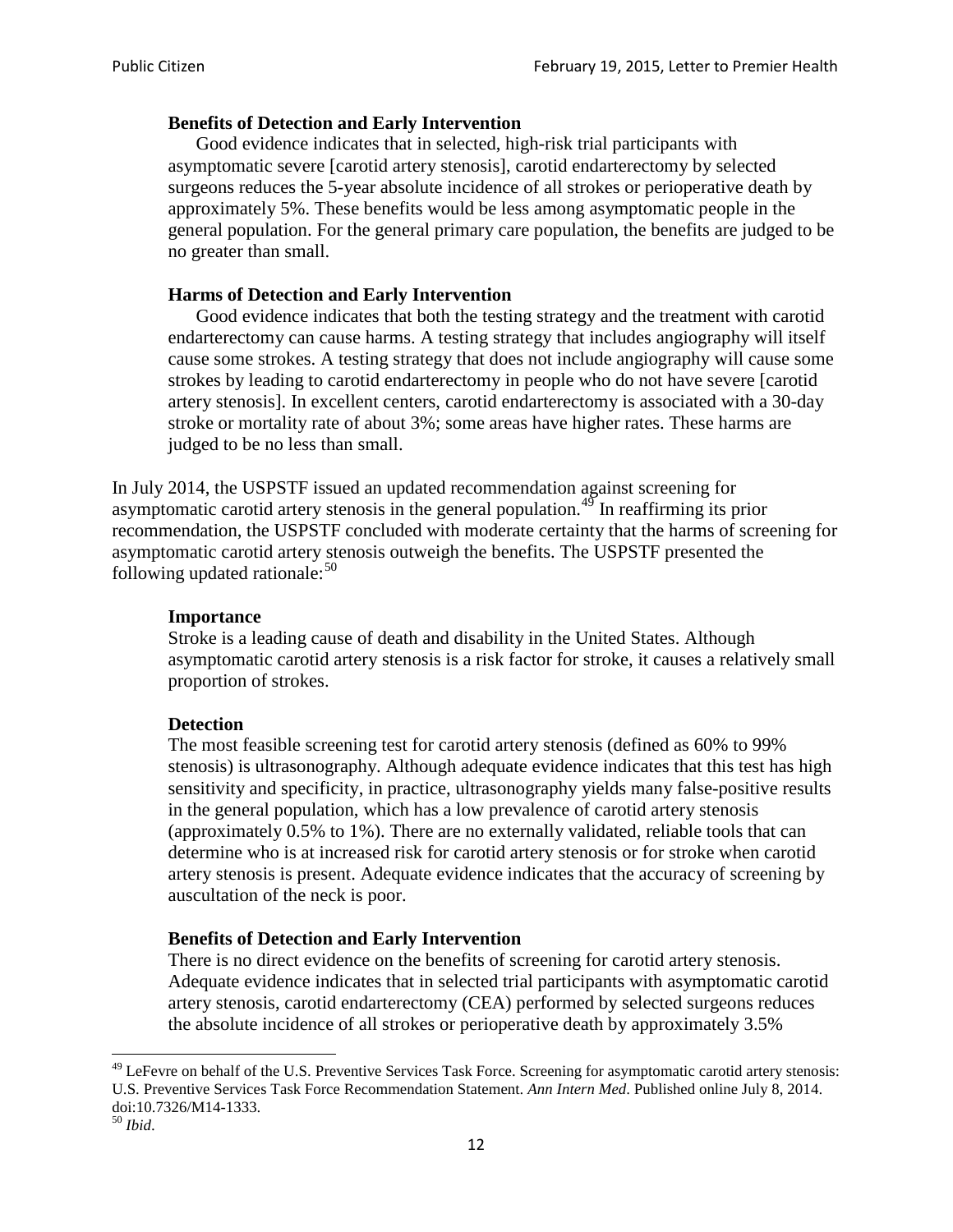compared with (outdated) medical management. However, this difference is probably smaller with current optimal medical management. The magnitude of these benefits would be smaller in asymptomatic persons in the general population. For the general primary care population, the magnitude of benefit is small to none. There is no evidence that identification of asymptomatic carotid artery stenosis leads to any benefit from adding or increasing medication doses (beyond current standard medical therapy for cardiovascular disease prevention).

#### **Harms of Detection and Early Intervention**

Adequate evidence indicates that both the testing strategy for carotid artery stenosis and treatment with CEA can cause harms. Although screening with ultrasonography has few direct harms, all screening strategies, including those with or without confirmatory tests (that is, digital subtraction or magnetic resonance angiography), have imperfect sensitivity and specificity and could lead to unnecessary interventions and result in serious harms. In selected centers similar to those in the trials, CEA is associated with a 30-day stroke or mortality rate of approximately 2.4%; reported rates are as high as approximately 5% in low-volume centers and 6% in certain states. Myocardial infarctions are reported in 0.8% to 2.2% of patients after CEA. The 30-day stroke or mortality rate after carotid angioplasty and stenting (CAAS) is approximately 3.1% to 3.8%. The overall magnitude of harms of screening and subsequent treatment of asymptomatic carotid artery stenosis is small to moderate depending on patient population, surgeon, center volume, and geographic location.

In 2007, the American Society of Neuroimaging, with co-sponsorship by the Society of Vascular and Interventional Neurology, issued evidence-based recommendations on the screening of asymptomatic carotid artery disease in the general population and selected subsets of patients.<sup>[51](#page-12-0)</sup> These societies issued a grade E recommendation *against* screening for carotid artery stenosis in the general population or in a selected population based on age, gender or any other variable alone. The criteria for a grade E recommendation were that the prevalence of disease may be high or low but detection and treatment is documented to have no benefit, or prevalence of disease is low. They also issued a grade A recommendation that screening of selective subpopulations of adults age 65 or older with at least three cardiovascular risk factors (hypertension, coronary artery disease, current cigarette smoking or hyperlipidemia) needs to be considered. The criteria of a grade A recommendation were that the prevalence of disease is high and detection and treatment is of documented benefit.

In 2011, the Society for Vascular Surgery issued a position statement recommending ultrasound screening of carotid arteries only for high-risk individuals age 55 or older, taking into account cardiovascular risk factors, such as a history of hypertension, diabetes mellitus, smoking,

<span id="page-12-0"></span><sup>&</sup>lt;sup>51</sup> Qureshi AI, Alexandrov AV, Tegeler CH, et al. Guidelines for screening of extracranial carotid artery disease: a statement for healthcare professionals from the multidisciplinary practice guidelines committee of the American Society of Neuroimaging; cosponsored by the Society of Vascular and Interventional Neurology. *J Neuroimaging*. 2007;17(1):19-47.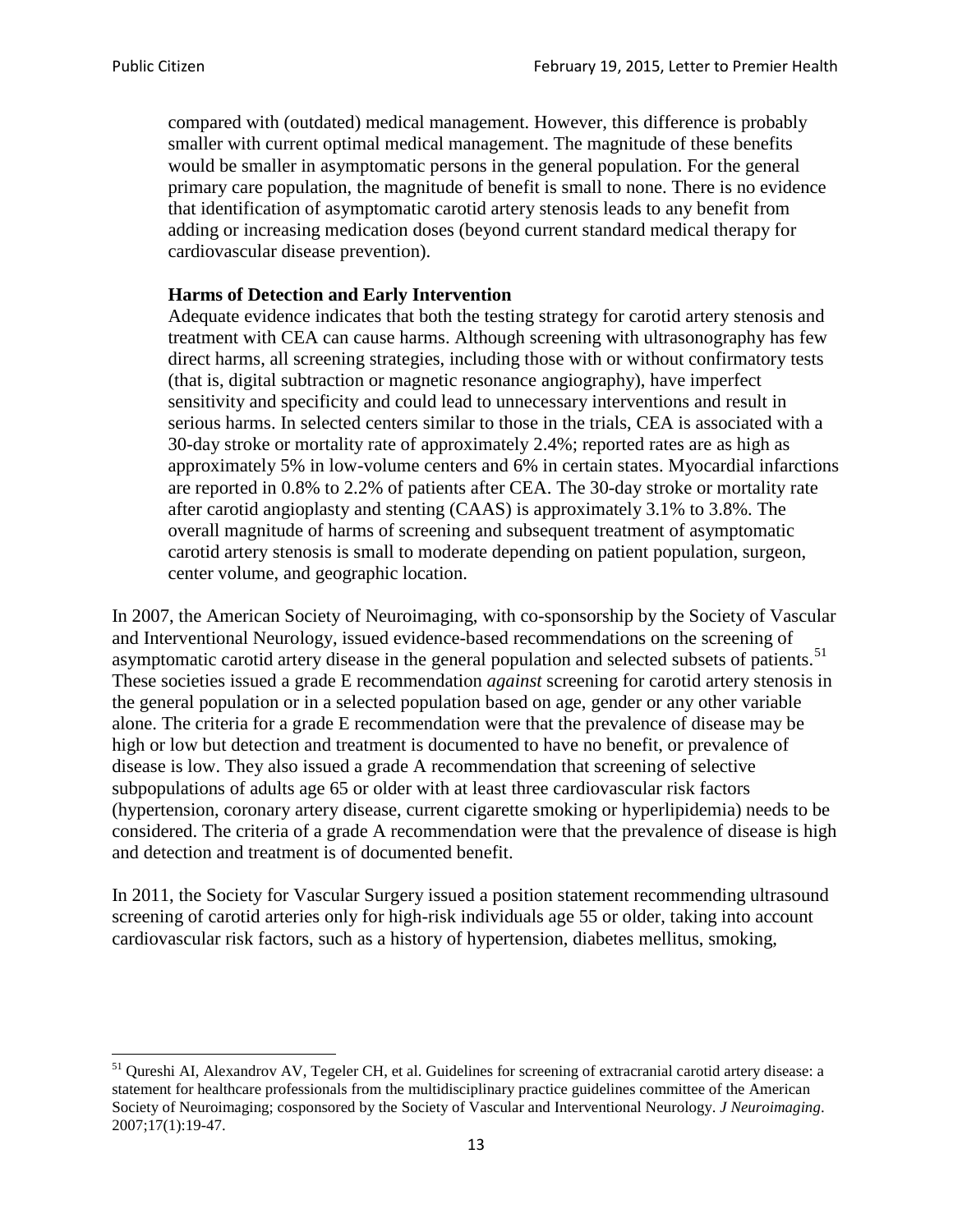hypercholesterolemia, or known cardiovascular disease.<sup>[52](#page-13-0)</sup> The position statement provided little substantive evidence to support this recommendation.

Thus, screening for carotid artery stenosis with ultrasound in the general, asymptomatic population has *not* been shown to significantly improve clinical outcomes, and numerous medical professional organizations strongly recommend against such screening.

#### **C. Abdominal Aortic Aneurysm Ultrasound:**

The Life Line Screening online promotional materials state:<sup>[53](#page-13-1)</sup>

An Abdominal Aortic Aneurysm (AAA), a specific kind of aneurysm, is a condition in which the lining of the blood vessel called the aorta is enlarged within the abdomen. Abdominal aortic aneurysms pose a threat because they are usually silent until a medical emergency occurs.

The abdominal aorta is the largest blood vessel in the body and the main artery that originates in the heart. As the lining weakens from age and other risk factors, the vessel wall thins and expands. …

Screening for Aortic Aneurysms

• A painless, non-invasive procedure, an abdominal aortic aneurysm screening requires you to lie on your back while a technician uses ultrasound to take images and measurements of your abdominal aorta. …

Who should have an aortic aneurysm screening?

• Anyone with risk factors

How often should I get an aortic aneurysm screening?

• Annually

By definition, an AAA is present when aortic diameter equals or exceeds 3.0 cm (slightly more than one inch).<sup>[54](#page-13-2)</sup> Most people who have an AAA show no signs or symptoms until it ruptures. The strongest risk factor for *rupture* of an AAA is the aortic diameter.<sup>[55](#page-13-3)</sup> Thus, risk of AAA rupture rises with increasing size of the aneurysm. AAAs with a diameter between 3.0 and 3.9

<span id="page-13-0"></span> $52$  Society for Vascular Surgery. SVS position statement on vascular screenings. January 2011. http://www.vascularweb.org/about/positionstatements/Pages/svs-position-statement-on-vascular-screening.aspx.<br>Accessed January 14, 2015.

<span id="page-13-1"></span>Accessed January 14, 2015.<br>
Sa Life Line Screening. Abdominal aortic aneurysm screening. http://www.lifelinescreening.com/What-We-<br>
Do/What-We-Screen-For/Abdominal-Aortic-Aneurysms. Accessed January 9, 2015.

<span id="page-13-2"></span> $\frac{54}{9}$  Fleming C, Whitlock EP, Beil TL, Lederle FA. Screening for abdominal aortic aneurysm: A best-evidence systematic review for the U.S. Preventive Services Task Force. *Ann Intern Med.* 2005;142(3):203-211.<br><sup>55</sup> Lederle FA, Johnson GR, Wilson SE, et al. Rupture rate of large abdominal aortic aneurysms in patients refusing

<span id="page-13-3"></span>or unfit for elective repair. *JAMA*. 2002;287(22):2968-2972.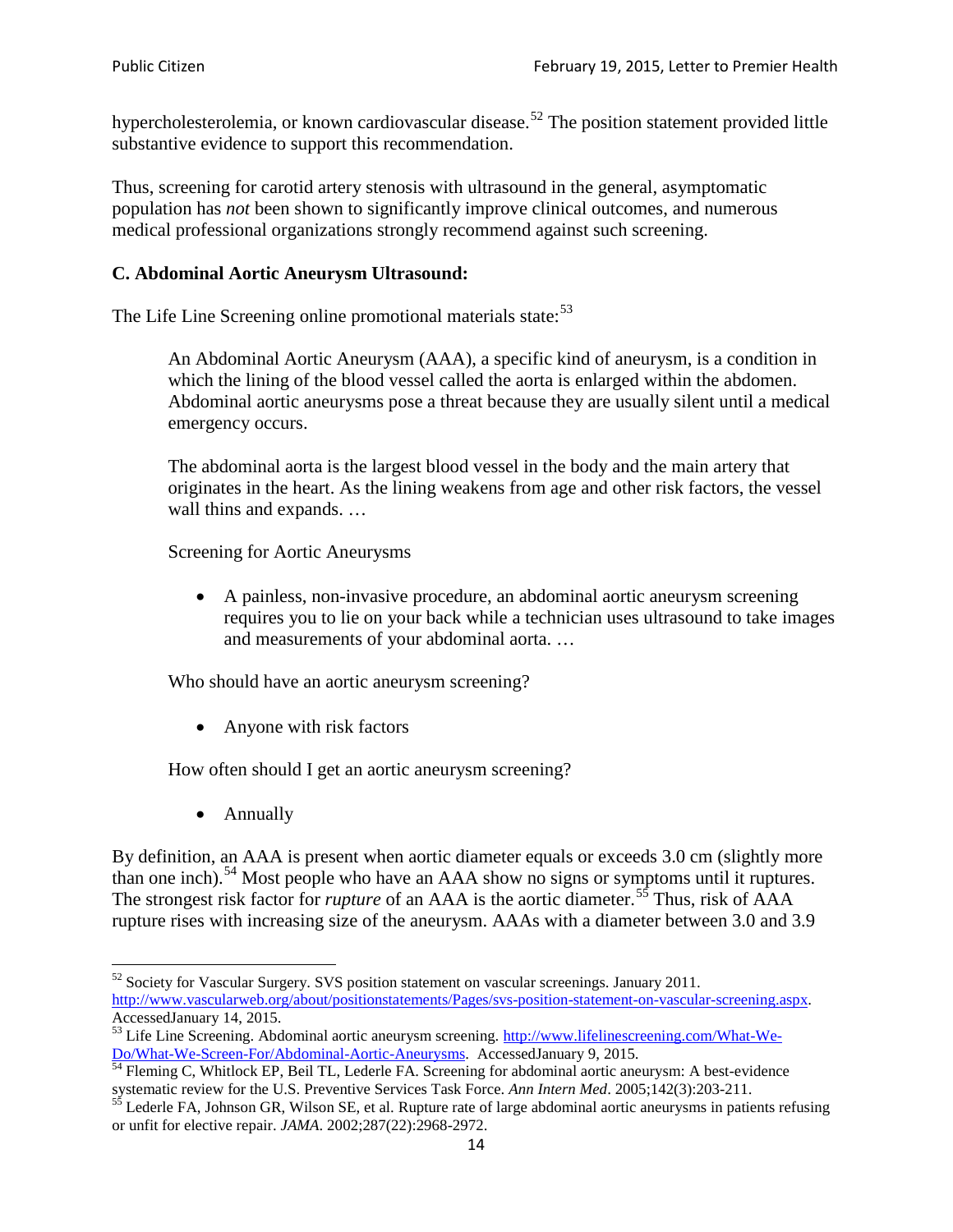cm have an essentially 0 percent annual rupture risk; those with between 4.0 and 4.9 cm have a 1 percent risk; and those between 5.0 and 5.9 cm have a 11 percent annual rupture risk.<sup>[56](#page-14-0)</sup>

In a study of an unselected general population in the U.K., the prevalence of AAA was six times greater in men than women for all age groups.<sup>[57](#page-14-1)</sup> For men not screened for  $AAA$ , almost all deaths from ruptured AAAs occurred after age 65, with more than half occurring before age 80.<sup>[58](#page-14-2)</sup> For women not screened for AAA, the majority of AAA-related deaths occurred after age 80.<sup>[59](#page-14-3)</sup>

Several major medical professional organizations affirmatively recommend one-time ultrasound screening for AAAs *only in certain high-risk individuals* given the epidemiology of AAAs described above, and we are not aware of any major medical professional organization that endorses indiscriminate ultrasound screening for AAAs in low-risk, asymptomatic individuals.

In 2005, the USPSTF issued the following evidence-based recommendations for AAA screening: $60$ 

(1) A grade B recommendation for one-time screening for AAA by ultrasonography in men age 65 to 75 who have ever smoked. In making this a grade [B recommendation,](http://www.uspreventiveservicestaskforce.org/uspstf/gradespre.htm#brec) the USPSTF offered the following rationale:

> The USPSTF found good evidence that screening for AAA and surgical repair of large AAAs ( $\geq$ 5.5 cm) in men age 65 to 75 years who have ever smoked (current and former smokers) leads to decreased AAA-specific mortality. There is good evidence that abdominal ultrasonography, performed in a setting with adequate quality assurance (that is, in an accredited facility with credentialed technologists), is an accurate screening test for AAA. There is also good evidence of important harms of screening and early treatment, including an increased number of surgeries with associated clinically significant morbidity and mortality, and short-term psychological harms. On the basis of the moderate magnitude of net benefit, the USPSTF concluded that the benefits of screening for AAA in men age 65 to 75 years who have ever smoked outweigh the harms.

(2) No recommendation for or against screening for AAA in men age 65 to 75 who have *never* smoked. In making this grade C recommendation, the USPSTF offered the following rationale:

> The USPSTF found good evidence that screening for AAA in men age 65 to 75 years who have never smoked leads to decreased AAA-specific mortality. There is, however, a lower prevalence of large AAAs in men who have never smoked

<span id="page-14-0"></span><sup>&</sup>lt;sup>56</sup> LeFevre ML on behalf of the U.S. Preventive Services Task Force. Screening for abdominal aortic aneurysm: U.S. Preventive Services Task Force recommendation statement. *Ann Intern Med*. Online June 24, 2014. doi:

<span id="page-14-1"></span><sup>10.7326/</sup>M14-1204.<br> $57$  Scott RA, Bridgewater SG, Ashton HA. Randomized clinical trial of screening for abdominal aortic aneurysm in women. *Br J Surg.* 2002;89(3):283-285.

<span id="page-14-4"></span><span id="page-14-3"></span>

<span id="page-14-2"></span><sup>&</sup>lt;sup>58</sup> *Ibid.*<br><sup>59</sup> *Ibid.* 2002;<br><sup>60</sup> U.S. Preventive Services Task Force. Screening for abdominal aortic aneurysm: Recommendation statement. *Ann Intern Med*. 2005;142(3):198-202.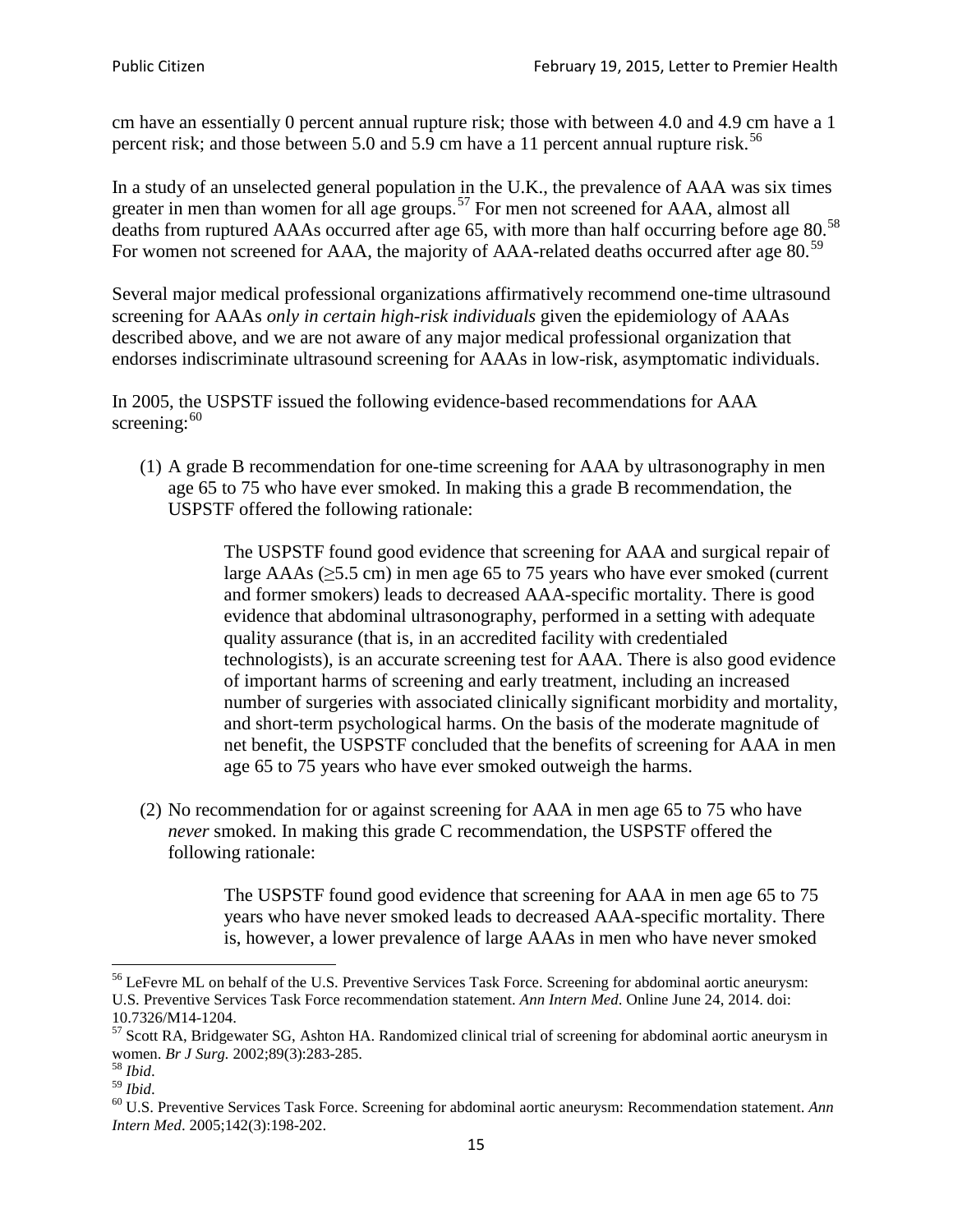compared with men who have ever smoked; thus, the potential benefit from screening men who have never smoked is small. There is good evidence that screening and early treatment lead to important harms, including an increased number of surgeries with associated clinically significant morbidity and mortality, and short-term psychological harms. The USPSTF concluded that the balance between the benefits and harms of screening for AAA is too close to make a general recommendation in this population.

(3) A grade D recommendation *against* routine screening for AAA in women. In making this a grade D recommendation, the USPSTF offered the following rationale:

> Because of the low prevalence of large AAAs in women, the number of AAArelated deaths that can be prevented by screening this population is small. There is good evidence that screening and early treatment result in important harms, including an increased number of surgeries with associated morbidity and mortality, and psychological harms. The USPSTF concluded that the harms of screening women for AAA therefore outweigh the benefits.

In June 2014, the USPSTF issued a revised recommendation statement, based on an updated review of the available evidence published between January 2004 and January 2013.<sup>[61](#page-15-0)</sup> The updated recommendations differ slightly from the 2005 recommendations and include the following: $62$ 

(1) A grade B recommendation for one-time screening for AAA with ultrasonography in men ages 65 to 75 who have ever smoked (no change from 2005). The USPSTF provided the following updated rationale for this unchanged recommendation:

> Four large, population-based, randomized, controlled trials (RCTs) show that invitation to 1-time screening for AAA is associated with reduced AAA-specific mortality in men. This benefit begins 3 years after testing and persists up to 15 years. In addition, risk reduction for AAA rupture and emergency surgery persists up to 10 to 13 years.

> In the 2 highest-quality trials, the relative reduction in AAA-specific mortality after 13 years was 42% to 66%. In the largest trial, where prevalence of AAA was approximately 5% in the screened group, screening was associated with an absolute risk reduction in death of 1.4 per 1000 men.

Abdominal aortic aneurysms are most prevalent in men who have ever smoked, occurring in approximately 6% to 7% of this population. This prevalence increases the importance of screening in these men because it maximizes the absolute benefit that could be achieved (that is, it improves the likelihood that

<span id="page-15-0"></span><sup>61</sup> Guirguis-Blake JM, Beil TL, Senger CA Whitlock EP. Ultrasonography screening for abdominal aortic aneurysms: A systematic review for the U.S. Preventive Services Task Force. *Ann Intern Med*. 2014;160(5):321- 329.

<span id="page-15-1"></span> $62$  LeFevre ML on behalf of the U.S. Preventive Services Task Force. Screening for abdominal aortic aneurysm: U.S. Preventive Services Task Force recommendation statement. *Ann Intern Med*. 2014;161(4):281-290..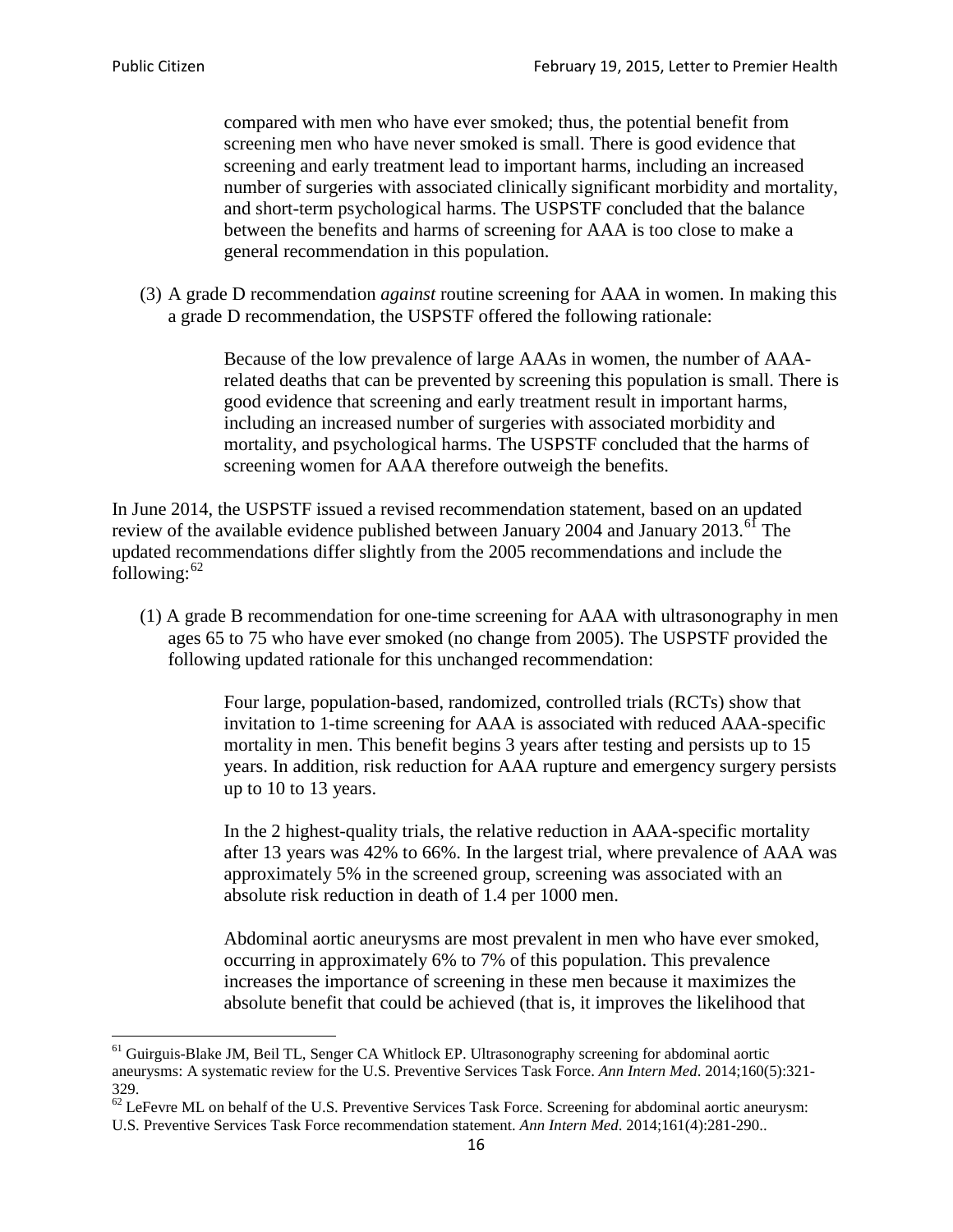men in this group will benefit from screening). Convincing evidence shows that 1-time screening with ultrasonography results in a moderate benefit in men aged 65 to 75 years who have ever smoked.

The USPSTF concluded with high certainty that screening for AAA with ultrasonography in men ages 65 to 75 who have ever smoked has a moderate net benefit.

(2) A grade C recommendation that clinicians *selectively* offer screening for AAA in men ages 65 to 75 who have never smoked rather than routinely screening all men in this group. Evidence indicates that the net benefit of screening all men ages 65 to 75 years who have never smoked is small. In determining whether this service is appropriate in individual cases, patients and clinicians should consider the balance of benefits and harms on the basis of evidence relevant to the patient's medical history, family history, other risk factors, and personal values. The USPSTF offered the following rationale for this new recommendation:

> Screening men overall reduces AAA-specific death, rupture, and emergency surgery. However, the lower prevalence of AAA in men who have never smoked (approximately 2%) substantially reduces the absolute benefit (that is, it greatly lowers the probability that men in this group will benefit from screening). Adequate evidence shows that 1-time screening for AAA with ultrasonography results in a small benefit in men aged 65 to 75 years who have never smoked.

The USPSTF also suggested the following clinical considerations with respect to this new recommendation:

Despite the demonstrated benefits of screening for AAA in men overall, the lower prevalence of AAA in male never-smokers versus male ever-smokers suggests that clinicians should consider a patient's risk factors and the potential for harm before screening for AAA rather than routinely offering screening to all male never-smokers. Important risk factors for AAA include older age and a firstdegree relative with an AAA; other risk factors include a history of other vascular aneurysms, coronary artery disease, cerebrovascular disease, atherosclerosis, hypercholesterolemia, obesity, and hypertension. Factors associated with a reduced risk for AAA include African American race, Hispanic ethnicity, and diabetes.

(3) An I statement concluding that the current evidence is insufficient to assess the balance of benefits and harms of screening for AAA in women ages 65 to 75 who have ever smoked. (An I statement means the USPSTF concludes that the current evidence is insufficient to assess the balance of benefits and harms of the service. Evidence may be lacking, of poor quality, or conflicting, and the balance of benefits and harms cannot be determined.) The USPSTF offered the following rationale for this draft statement:

> *Potential Preventable Burden.* A screening study in Sweden found that the prevalence of AAA in women aged 70 years was low (0.8%) for ever-smokers but increased to 2.0% for current smokers. A meta-analysis of individual-patient data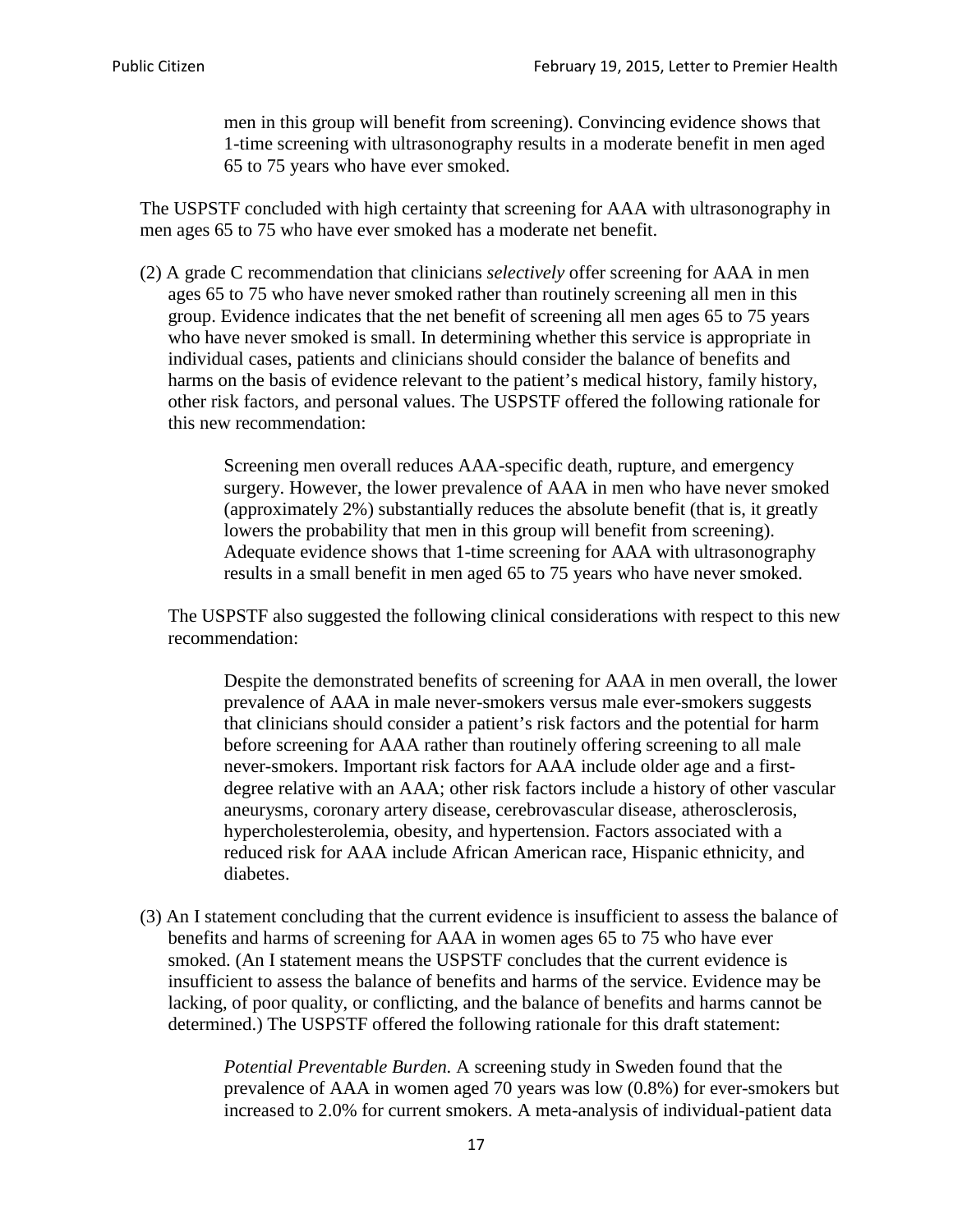found that women have a higher risk than men for AAA rupture at the same diameter (hazard ratio [HR], 3.76 [95% CI, 2.58 to 5.47]). However, AAAassociated deaths occur at an older age in women (at a time of increased competing causes of death and a declining benefit–risk ratio for operative interventions), with 70% of deaths occurring after age 80 years in women compared with fewer than 50% in men. In the only screening RCT that included women, most screen-detected AAAs in women were small (3.0 to 3.9 cm) and AAA-specific mortality was low in screened and unscreened women  $(<0.2\%)$ after 10 years.

*Potential Harms.* Four RCTs (primarily done in men) showed that screening for AAA doubled the rate of AAA-associated surgeries, largely driven by an increase in elective surgeries. Most screen-detected AAAs were below the 5.5-cm threshold for immediate repair. This finding generally results in long-term or lifelong surveillance and is probably associated with some amount of overtreatment, although the magnitude of this burden is difficult to quantify.

Most screening trials reported an associated decrease in emergency AAA repairs and a reduced 30-day mortality rate associated with emergency surgery in populations invited to screen, although mortality associated with elective surgery was not reduced. Operative mortality associated with AAAs is higher in women than in men (7% vs. 5% for open repair and 2% vs. 1% for endovascular repair, respectively).

*Costs.* In addition to the cost of ultrasonography screening (approximately \$100), the estimated potential associated cost of elective surgery to repair a screendetected AAA ranges from \$37 000 to \$43 000. Potential opportunity costs also may arise, because screening may take the place of other preventive activities that may be more beneficial to the patient.

*Current Practice.* Screening for AAA is provided as part of the "welcome-to-Medicare visit" for women who have a family history of AAA. However, the evidence is insufficient to accurately characterize current practice patterns related to screening for AAA in women.

A retrospective analysis from 2000 to 2010 used the National Inpatient Sample, a database that has a stratified 20% random sample of all nonfederal inpatient hospital admissions in the United States. This analysis found that women are more likely than men to have open surgery versus endovascular aneurysm repair (EVAR) for unruptured AAA (24% vs. 17%, respectively), potentially because of issues with access to the iliac artery (that is, smaller artery size) that may preclude endovascular management.

A retrospective review of 4026 AAA repairs in the Vascular Study Group of New England database (a voluntary registry from 30 academic and community hospitals in the 6 New England states) reported that women were more likely than men to have open surgery versus EVAR and to be older and have smaller aortic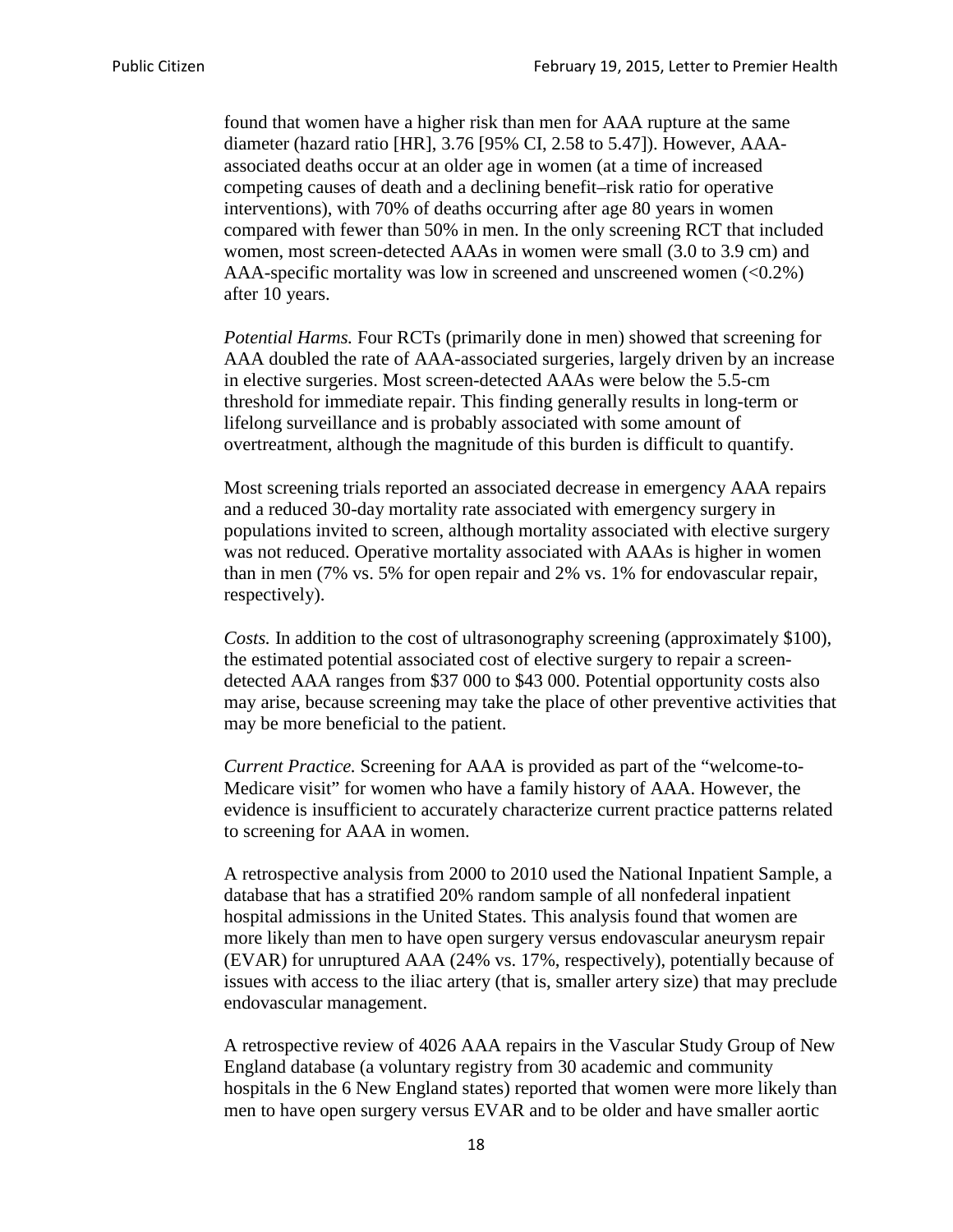diameters at the time of repair. Postoperative complications were higher in women than in men after elective EVAR or open repair, including emergency reoperations, dysrhythmias, leg ischemia or emboli, bowel ischemia, or need for discharge to another medical facility rather than home.

(4) A grade D recommendation *against* routine screening for AAA in women who have never smoked. The USPSTF offered the following rationale for this draft updated recommendation:

> The prevalence of AAA in women who have never smoked is low (0.03% to 0.60% in women aged 50 to 79 years). The evidence also shows no apparent benefit of screening for AAA in women. The USPSTF therefore concludes that adequate evidence shows that the absolute benefit of 1-time screening for AAA with ultrasonography in women who have never smoked can effectively be bounded at none or almost none.

In discussing the harms of detection and early treatment of AAAs, the USPSTF noted the following: $63$ 

In the available trials, groups invited to screening were approximately twice as likely as control groups to have any AAA surgery within 3 to 5 years, predominantly driven by an increase in elective surgeries. More than 90% of AAAs identified by screening were below the 5.5-cm threshold for immediate repair. Detecting smaller AAAs generally leads to long-term (potentially lifelong) surveillance.

A person's risk for death related to elective surgery for AAA is lower than that for death related to emergency surgery for rupture. However, the increase in the overall rates of detection and surgery in the screening groups still potentially represents a harm. A proportion of AAAs will never rupture because they do not advance or because a person dies of a competing cause.

The exact extent of overdiagnosis and overtreatment is difficult to estimate. One study from Massachusetts General Hospital reviewed 24 000 consecutive autopsies between 1952 and 1975 and found that 75% of the 473 patients who died with an undetected or unoperated AAA had a cause of death not related to the AAA (41% were >5.1 cm in diameter). Given that even elective treatment is associated with some risk for perioperative mortality, overtreatment is an important issue to consider when deciding whether to screen for this condition....

Convincing evidence shows that the harms associated with 1-time screening for AAA with ultrasonography are at least small in all populations and potentially higher in women because of their higher risk for operative mortality.

In 2011, the Society for Vascular Surgery issued a position statement on vascular screening recommending a one-time ultrasound screening for AAA for all men age 65 or older and

<span id="page-18-0"></span><sup>63</sup> *Ibid*.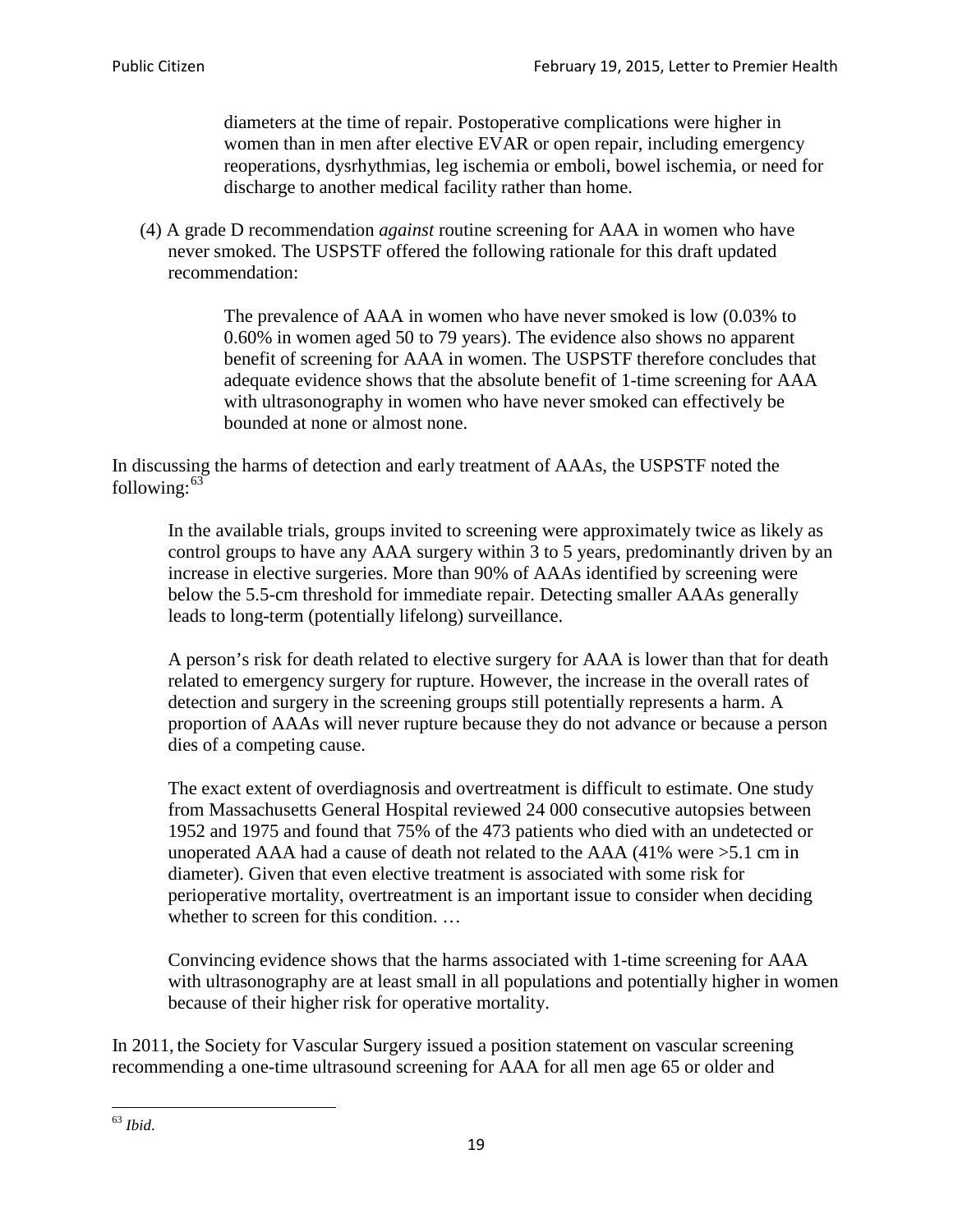screening men as early as age 55 who have a family history of AAA.<sup>[64](#page-19-0)</sup> The society also recommended one-time ultrasound screening for AAA for all women age 65 or older who have a family history of AAA or have smoked.

In 2012, the ACCF, American College of Radiology, American Institute of Ultrasound in Medicine, American Society of Echocardiography, American Society of Nephrology, Intersocietal Commission for the Accreditation of Vascular Laboratories, Society for Cardiovascular Angiography and Interventions, Society of Cardiovascular Computed Tomography, Society for Interventional Radiology, Society for Vascular Medicine, and Society for Vascular Surgery jointly issued evidence-based appropriate use criteria for noninvasive vascular testing (ultrasound and physiological testing) for a variety of possible indications.<sup>[65](#page-19-1)</sup> For each indication, these organizations classified the use of noninvasive vascular testing into one of the following three categories:

- **Appropriate:** The test is one in which the expected incremental information, combined with clinical judgment, exceeds the expected negative consequences — including the risks of the procedure itself and the downstream impact of poor test performance such as delay in diagnosis (false-negatives) or inappropriate diagnosis (false-positives) — by a sufficiently wide margin for the specific indication that the procedure is generally considered acceptable care and a reasonable approach for the indication.
- **Uncertain:** The test *may* be generally acceptable and *may* be a reasonable approach for the specific indication; uncertainty also implies that more research and/or patient information is needed to classify the indication definitively.
- **Inappropriate:** The test *is not* generally acceptable and *is not* a reasonable approach for the specific indication.

These organizations classify screening for AAA as *inappropriate* for anyone under age 65 with no history of smoking, except as noted below. They also classify such screening as *uncertain* for anyone 65 or older with no history of smoking.

These organizations did classify screening for AAA as *appropriate* for the following subgroups:

- Adults older than age 60 with a first-degree relative with an AAA.
- Adults age 65 or older who are current or former smokers.

In summary, the USPSTF and many other major medical professional organizations recommended against routine screening for AAA, or designate such screening as inappropriate for those individuals who are not at high risk for developing AAA. Screening for AAA in the

<span id="page-19-0"></span><sup>64</sup> Society for Vascular Surgery. SVS Position Statement on Vascular Screenings. January 2011. [http://www.vascularweb.org/about/positionstatements/Pages/svs-position-statement-on-vascular-screening.aspx.](http://www.vascularweb.org/about/positionstatements/Pages/svs-position-statement-on-vascular-screening.aspx) 

<span id="page-19-1"></span>Accessed August 21, 2014.<br><sup>65</sup> Mohler ER, Gornik HL, Gerhard-Herman M, et al. ACCF/ACR/AIUM/ASE/ASN/ICAVL/SCAI/SCCT/SIR/ SVM/SVS 2012 appropriate use criteria for peripheral vascular ultrasound and physiological testing part I: Arterial ultrasound and physiological testing*. J Am Coll Cardiol*. 2012;60(3):242-276.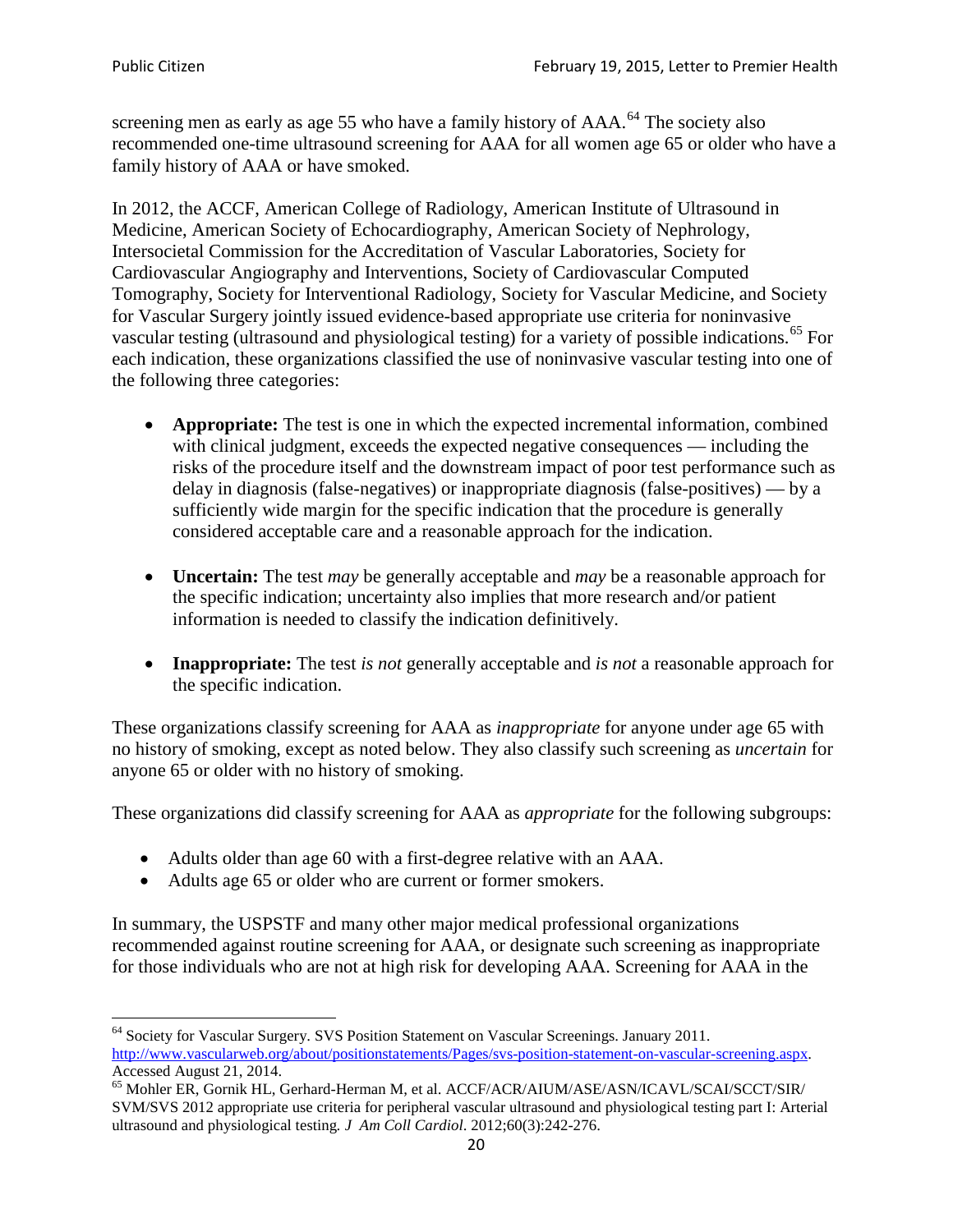general, asymptomatic population has *not* been shown to significantly improve clinical outcome and is likely to do more harm than good.

## **D. Peripheral Arterial Disease Test:**

The Life Line Screening online promotional materials state:<sup>[66](#page-20-0)</sup>

Peripheral Arterial Disease (PAD), more commonly known as hardening of the arteries, affects about eight million Americans. It is a condition in which the large and mediumsized arteries supplying blood to the legs become narrow or clogged, constricting the flow of blood. PAD is caused by atherosclerosis, a gradual process in which cholesterol and scar tissue build up, forming a substance called plaque that clogs the artery. PAD not only causes pain and disability, it also is associated with a much higher risk of heart disease. …

Peripheral Arterial Disease Screening

o A quick, easy and non-invasive procedure, PAD screening is done by using the ankle-brachial index (ABI). After removing your socks and shoes, you will have pressure cuffs placed around your upper arms and ankles. A small ultrasound device will then measure the systolic blood pressure in your limbs. …

Who should have a peripheral arterial disease screening?

• Anyone with risk factors

How often should I get a peripheral arterial disease screening?

• Annually

In 2012, the ACCF, American College of Radiology, American Institute of Ultrasound in Medicine, American Society of Echocardiography, American Society of Nephrology, Intersocietal Commission for the Accreditation of Vascular Laboratories, Society for Cardiovascular Angiography and Interventions, Society of Cardiovascular Computed Tomography, Society for Interventional Radiology, Society for Vascular Medicine, and Society for Vascular Surgery jointly issued evidence-based appropriate use criteria for noninvasive vascular testing (ultrasound and physiological testing) for a variety of possible indications. These appropriate use criteria identify the following as the only appropriate indications for lower extremity artery testing with ABI: patients with diminished pulses, femoral bruit, age greater than 50 with diabetes or smoking, or age greater than 70, which is consistent with ACC/AHA PAD guidelines. The evaluation with ABI for those younger than 50 and those with diabetes was classified as uncertain.<sup>[67](#page-20-1)</sup>

<span id="page-20-0"></span><sup>&</sup>lt;sup>66</sup> Life Line Screening. Peripheral arterial disease screening. [http://www.lifelinescreening.com/What-We-Do/What-](http://www.lifelinescreening.com/What-We-Do/What-We-Screen-For/Peripheral-Arterial-Disease)

<span id="page-20-1"></span>[We-Screen-For/Peripheral-Arterial-Disease.](http://www.lifelinescreening.com/What-We-Do/What-We-Screen-For/Peripheral-Arterial-Disease) Accessed January 9, 2015.<br><sup>67</sup> Mohler ER, Gornik HL, Gerhard-Herman M, et al. ACCF/ACR/AIUM/ASE/ASN/ICAVL/SCAI/SCCT/SIR/ SVM/SVS 2012 appropriate use criteria for peripheral vascular ultrasound and physiological testing part I: Arterial ultrasound and physiological testing. *J Am Coll Cardiol*. 2012;60(3):242-276.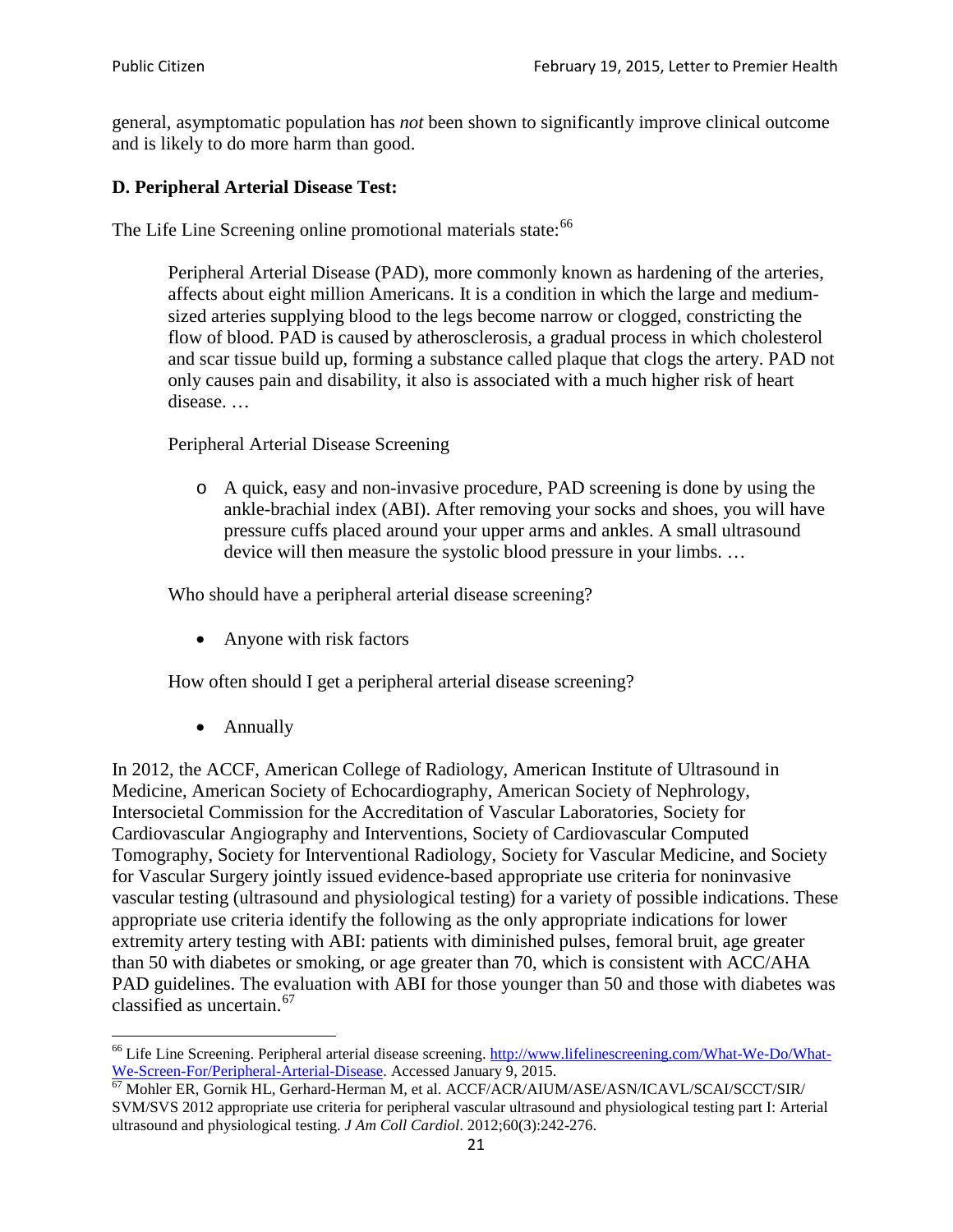In 2013, the USPSTF, based on a systematic review of the scientific literature,<sup>[68](#page-21-0)</sup> issued a grade I statement on ABI testing, concluding that the current evidence is *insufficient* to assess the balance of benefits and harms of screening for peripheral artery disease and cardiovascular disease risk assessment with ABI in adults.<sup>[69](#page-21-1)</sup> In making this statement, the USPSTF noted the following regarding its assessment of the possible benefits and harms of ABI screening:

#### **Benefits of Detection and Early Treatment**

The USPSTF found no evidence that screening for and treatment of PAD in asymptomatic patients leads to clinically important benefits. It also reviewed the potential benefits of adding the ABI to the Framingham Risk Score (FRS) and found evidence that this results in some patient risk reclassification; however, how often the reclassification is appropriate or whether it results in improved clinical outcomes is not known.

Determining the overall benefit of ABI testing requires not only evidence on appropriate risk reclassification but also evidence that this reclassification leads to treatments shown to improve clinical outcomes. One randomized trial found that aspirin did not reduce [cardiovascular disease] events in patients with a low ABI. No studies assessed the effect of lipid-lowering therapy or other cardiovascular risk reduction interventions in patients with asymptomatic PAD and no known diagnosis of [cardiovascular disease] or diabetes. The USPSTF found inadequate evidence that early treatment of screen-detected PAD leads to improvement in clinical outcomes.

#### **Harms of Detection and Early Treatment**

The USPSTF found no studies addressing the magnitude of harms of screening for PAD with the ABI; however, the direct harms to the patient of screening itself, beyond the time needed for the test, are probably minimal. Other harms resulting from testing may include false-positive results, exposure to gadolinium or contrast dye if magnetic resonance angiography (MRA) or computed tomography angiography (CTA) is used to confirm diagnosis, anxiety, labeling, and opportunity costs.

The USPSTF found inadequate evidence on the harms of early treatment of screendetected PAD. One study showed that low-dose aspirin treatment in asymptomatic patients with a low ABI may increase bleeding. Additional harms associated with treatment include use of unnecessary medications (or higher doses) and their resulting adverse effects and discontinuation of medications known to be effective in patients with established coronary artery disease (CAD) if the patient is reclassified to a lower risk category on the basis of a normal ABI.

We are not aware of any major medical professional organization that endorses such screening for peripheral vascular disease with ABI in the general asymptomatic population.

Moreover, treatment benefits for asymptomatic individuals with screen-detected PAD are not well established, and there appear to be no studies that directly assess the impact of screening

<span id="page-21-0"></span><sup>&</sup>lt;sup>68</sup> Lin JS, Olson CM, Johnson ES, Whitlock EP. The ankle-brachial index for peripheral artery disease screening and cardiovascular disease prediction among asymptomatic adults: A systematic evidence review for the U.S. Preventive Services Task Force. *Ann Intern Med.* 2013;159(5):333-341.<br><sup>69</sup> Moyer VA, U.S. Preventive Services Task Force. Screening for peripheral artery disease and cardiovascular

<span id="page-21-1"></span>disease risk assessment with the ankle–brachial index in adults: U.S. Preventive Service Task Force recommendation statement. *Ann Intern Med.* 2013;159(5):342-348.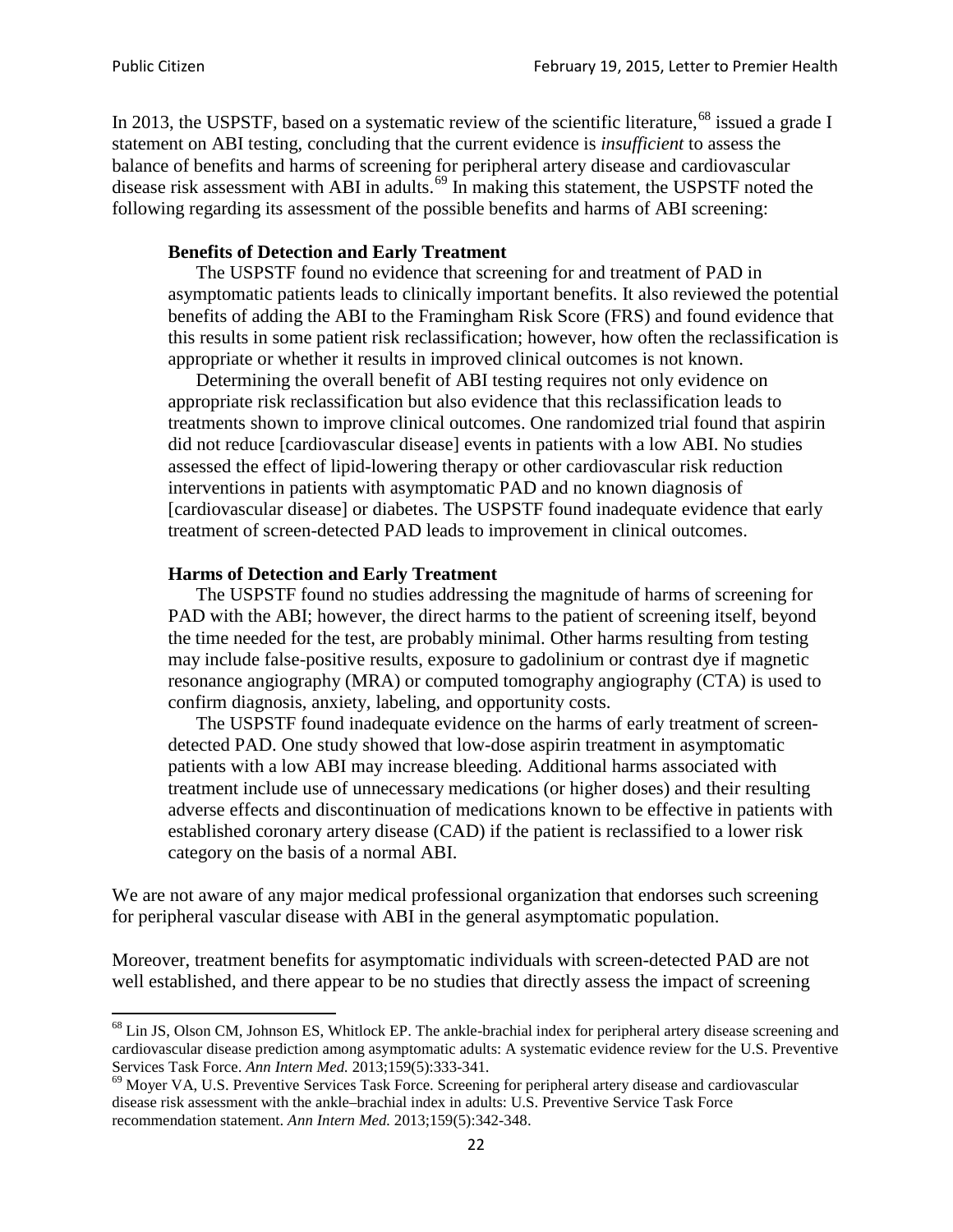unselected adults (or generally asymptomatic adults) with ABI on cardiovascular disease or PAD health outcomes.<sup>[70](#page-22-0)</sup>

#### **E. Osteoporosis Screening/Bone Density Test**

The Life Line Screening online promotional materials state: $<sup>71</sup>$  $<sup>71</sup>$  $<sup>71</sup>$ </sup>

Osteoporosis is a disease in which bone becomes extremely fragile. Bone is a complex living tissue that can be weakened by poor diet and lack of exercise.

As we age, bones begin to break down faster than new bone can be formed. Osteoporosis removes minerals from bones until they become so weak and brittle that they fracture very easily. Actions such as bending to pick up a newspaper, lifting a vacuum, or even coughing can cause a fracture. Some fractures, such as hip fractures, may require hospitalization or major surgery, and may result in disability or even death.

Screening for Osteoporosis

• An easy and painless procedure, an osteoporosis screening requires you to place your foot in an ultrasound device called a bone densitometer. This device then measures the bone mineral density [BMD] of your heel. The heel is measured because its bone is similar to that found in the hip, where fractures most often occur. …

Who should have an Osteoporosis screening?

• Anyone who has the risk factors associated with the disease ...

How often should I get an Osteoporosis screening?

• Annually

Several major medical professional organizations affirmatively recommend screening for osteoporosis in *certain high-risk individuals*, but we are not aware of any major medical professional organization that endorses such screening *annually* for any group of individuals.

In 2008, the American College of Physicians issued the following evidence-based recommendation for osteoporosis screening in men: $^{72}$  $^{72}$  $^{72}$ 

(1) Clinicians should periodically perform individualized assessment of risk factors for osteoporosis in older men (Grade: strong recommendation; moderate-quality evidence).

<span id="page-22-0"></span><sup>70</sup> [Lin JS,](http://www.ncbi.nlm.nih.gov/pubmed?term=Lin%20JS%5BAuthor%5D&cauthor=true&cauthor_uid=24156115) [Olson CM,](http://www.ncbi.nlm.nih.gov/pubmed?term=Olson%20CM%5BAuthor%5D&cauthor=true&cauthor_uid=24156115) [Johnson ES,](http://www.ncbi.nlm.nih.gov/pubmed?term=Johnson%20ES%5BAuthor%5D&cauthor=true&cauthor_uid=24156115) et al. *The Ankle Brachial Index for Peripheral Artery Disease Screening and Cardiovascular Disease Prediction in Asymptomatic Adults: A Systematic Evidence Review for the U.S. Preventive Services Task Force*. Rockville, MD: Agency for Healthcare Research and Quality; 2013.<br>http://www.ncbi.nlm.nih.gov/books/NBK164524. Accessed December 29, 2014.

<span id="page-22-1"></span> $\frac{1}{71}$  Life Line Screening. Osteoporosis screening/bone density test. [http://www.lifelinescreening.com/What-We-](http://www.lifelinescreening.com/What-We-Do/What-We-Screen-For/Osteoporosis)[Do/What-We-Screen-For/Osteoporosis.](http://www.lifelinescreening.com/What-We-Do/What-We-Screen-For/Osteoporosis) Accessed January 9, 2015. <sup>72</sup> Qaseem A, Snow V, Shekelle P, et al. Screening for osteoporosis in men: A clinical practice guideline from the

<span id="page-22-2"></span>American College of Physicians. *Ann Intern Med*. 2008;148(9):680-4.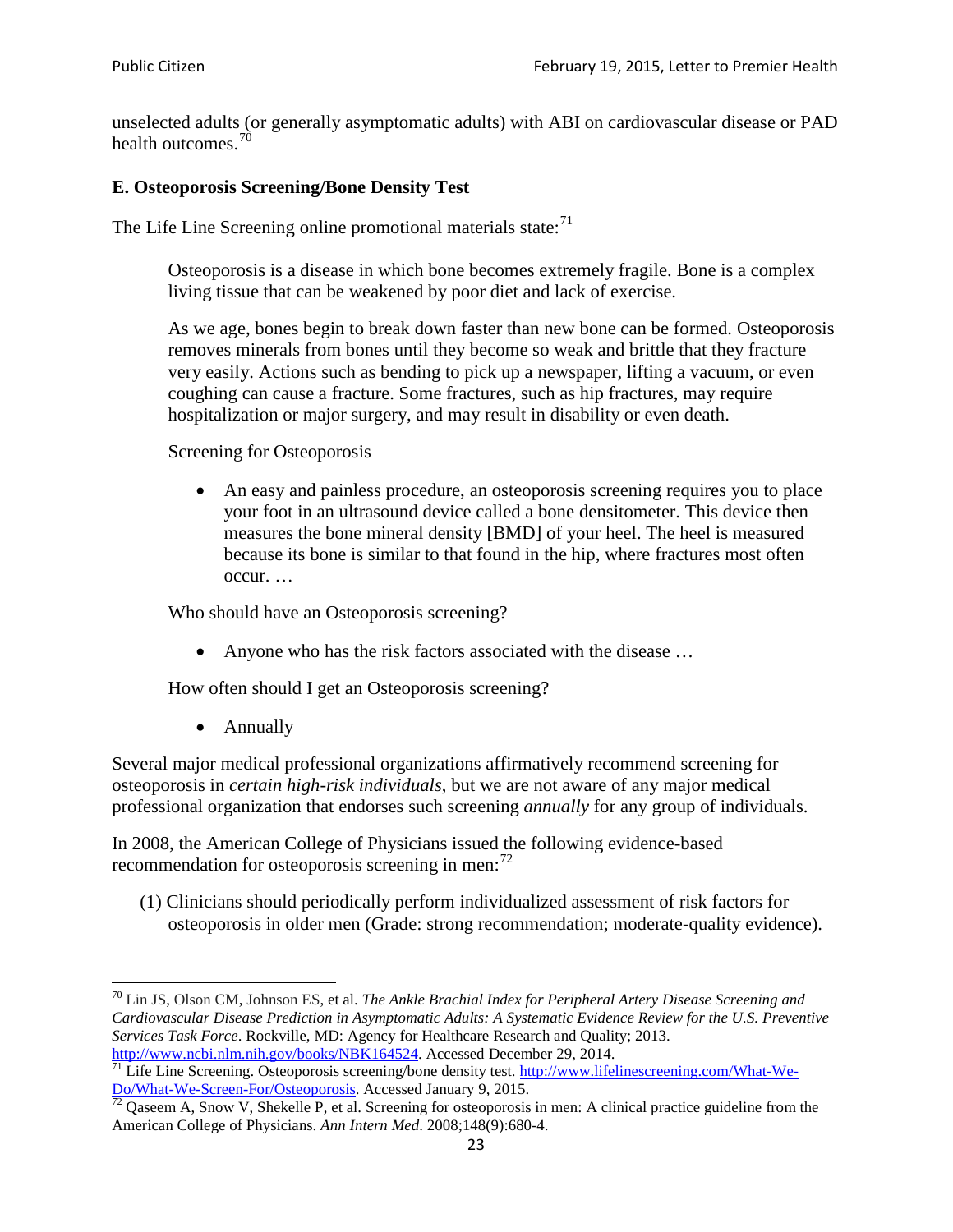A careful assessment of risk for osteoporosis in men is important. The appropriate age to start risk assessment is uncertain. However, by age 65 years, at least 6% of men have DXA [dual-energy X-ray absorptiometry]-determined osteoporosis, therefore, assessment of risk factors before this age is reasonable. Factors that increase the risk for osteoporosis in men include age (>70 years), low body weight (body mass index <20 to 25 kg/m2), weight loss  $\langle$  >10% [compared with the usual young or adult weight or weight loss in recent years]), physical inactivity (participates in no physical activities on a regular basis [walking, climbing stairs, carrying weights, housework, or gardening]), corticosteroid use, androgen deprivation therapy, and previous fragility fracture. Risk assessments should be updated periodically for men who choose not to be screened.

(2) Clinicians should obtain DXA for men who are at increased risk for osteoporosis and are candidates for drug therapy (Grade: strong recommendation; moderate-quality evidence).

Bone density measurement with DXA is the accepted reference standard for diagnosing osteoporosis in men. Men who are at increased risk for osteoporosis are candidates for DXA. Little evidence about alternatives to DXA exists. The 2 most studied methods are quantitative ultrasonography (usually of the calcaneus) and the OST [Osteoporosis Self-Assessment Tool]. Available evidence indicates that neither alternative is sufficiently sensitive or specific at predicting DXA-determined bone mass to be recommended as a substitute for DXA. Although 1 study has demonstrated a strong relationship between calcaneal ultrasonography and subsequent fracture, until treatment trials establish the effectiveness of therapy for osteoporosis diagnosed by ultrasonography rather than DXA, the role of ultrasonography in initiating therapy remains uncertain. No studies have evaluated the optimal intervals for repeated screening by using BMD measurement with DXA.

The evidence review showed that calcaneal ultrasonography predicts DXA-determined osteoporosis only modestly well. However, more important, it was a strong predictor of fracture in men. This may be because ultrasonography identifies other bone properties, such as bone quality, which may not be identified on DXA. Because treatment trials have not measured the effectiveness of therapy for osteoporosis diagnosed by ultrasonography rather than DXA, the role of ultrasonography in diagnosis remains uncertain.

In 2011, the USPSTF issued the following updated evidence-based recommendations for osteoporosis screening:<sup>[73](#page-23-0)</sup>

(1) A grade B recommendation for screening for osteoporosis in women aged 65 years or older and in younger women whose fracture risk is equal to or greater than that of a 65 year-old white woman who has no additional risk factors. In making this a grade B recommendation, the USPSTF offered the following rationale:

> No controlled studies have evaluated the effect of screening for osteoporosis on fracture rates or fracture-related morbidity or mortality.

<span id="page-23-0"></span><sup>&</sup>lt;sup>73</sup> U.S. Preventive Services Task Force. Screening for osteoporosis: U.S. Preventive Services Task Force recommendation statement. *Ann Intern Med*. 2011;154(5):356-364.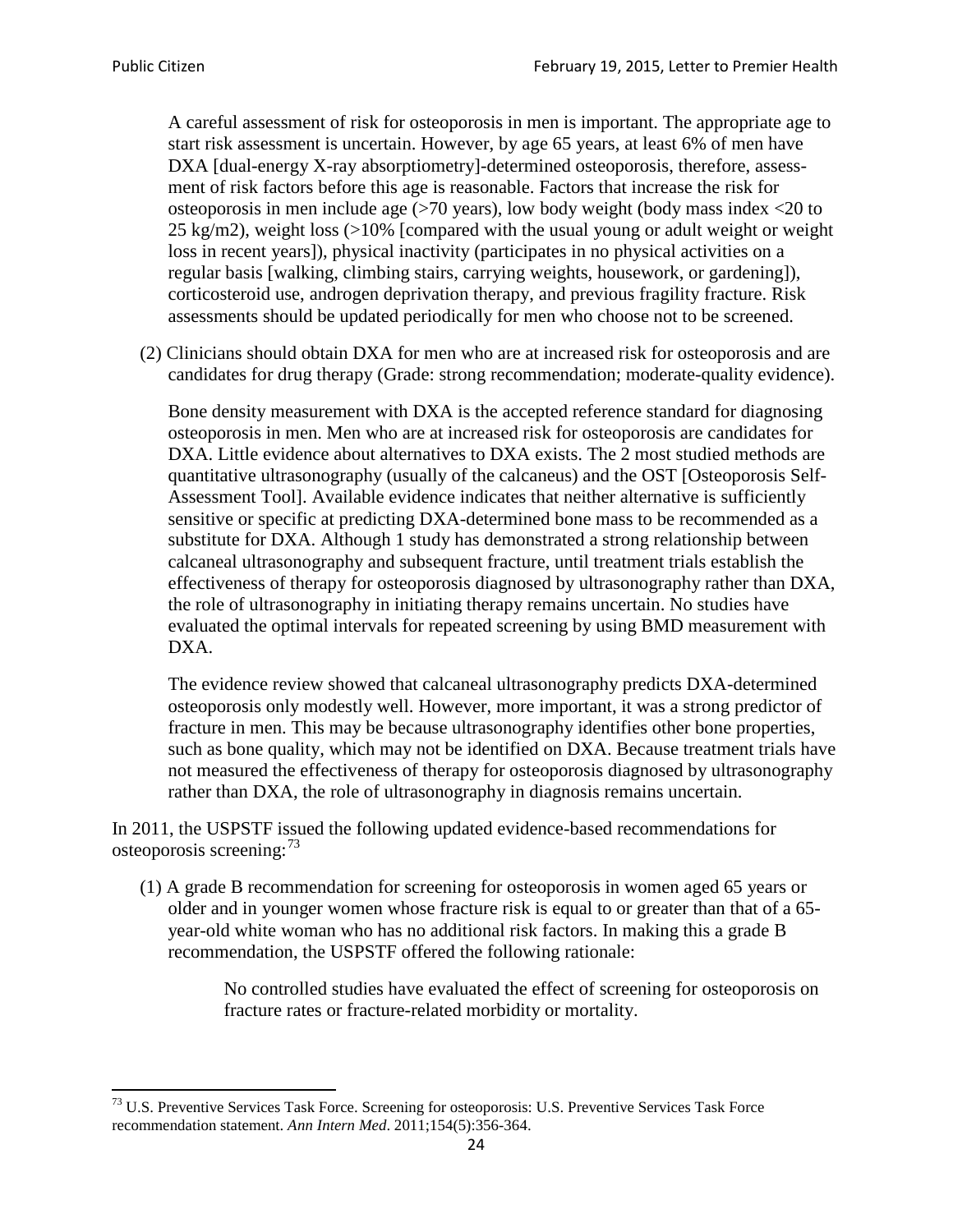In postmenopausal women who have no previous osteoporotic fractures, the USPSTF found convincing evidence that drug therapies reduce the risk for fractures. In women aged 65 years or older and in younger women whose fracture risk is equal to or greater than that of a 65-year-old white woman who has no additional risk factors, the USPSTF judged that the benefit of treating screeningdetected osteoporosis is at least moderate.

(2) An I statement concluding that the current evidence is insufficient to assess the balance of benefits and harms of screening for osteoporosis in men.

> Because of the lack of relevant studies, the USPSTF found inadequate evidence that drug therapies reduce the risk for fractures in men who have no previous osteoporotic fractures. The USPSTF identified the absence of randomized trials of primary fracture prevention in men who have osteoporosis as a critical gap in the evidence.

The USPSTF concludes that for men, evidence of the benefits of screening for osteoporosis is lacking and the balance of benefits and harms cannot be determined.

In discussing how often women should be screened for osteoporosis, the USPSTF noted the following: $74$ 

The potential value of rescreening women whose initial screening test did not detect osteoporosis is to improve fracture risk prediction. Evidence is lacking about optimal intervals for repeated screening and whether repeated screening is necessary in a woman with normal BMD. Because of limitations in the precision of testing, a minimum of 2 years may be needed to reliably measure a change in BMD; however, longer intervals may be necessary to improve fracture risk prediction. A prospective study of 4124 women aged 65 years or older found that neither repeated BMD measurement nor the change in BMD after 8 years was more predictive of subsequent fracture risk than the original measurement.

In 2012, the American College of Obstetricians and Gynecologists (ACOG) issued the following updated evidence-based recommendations on screening women for osteoporosis:<sup>[75](#page-24-1)</sup>

Bone density screening for women should begin at age 65 years. DXA absorptiometry screening can be used selectively for women younger than 65 years if they are postmenopausal and have other significant risk factors for osteoporosis or fracture.

Regarding how often women should be screened for osteoporosis, the ACOG recommended the following: $^{76}$  $^{76}$  $^{76}$ 

(1) In the absence of new risk factors, DXA screening should not be performed more frequently than every 2 years.

<span id="page-24-2"></span><span id="page-24-1"></span><span id="page-24-0"></span><sup>74</sup> *Ibid.* <sup>75</sup> American College of Obstetricians and Gynecologists. Osteoporosis. September 17, 2012. [http://www.guideline.gov/content.aspx?id=38413#Section420.](http://www.guideline.gov/content.aspx?id=38413#Section420) Accessed January 7, 2015.<br><sup>76</sup> *Ibid.*